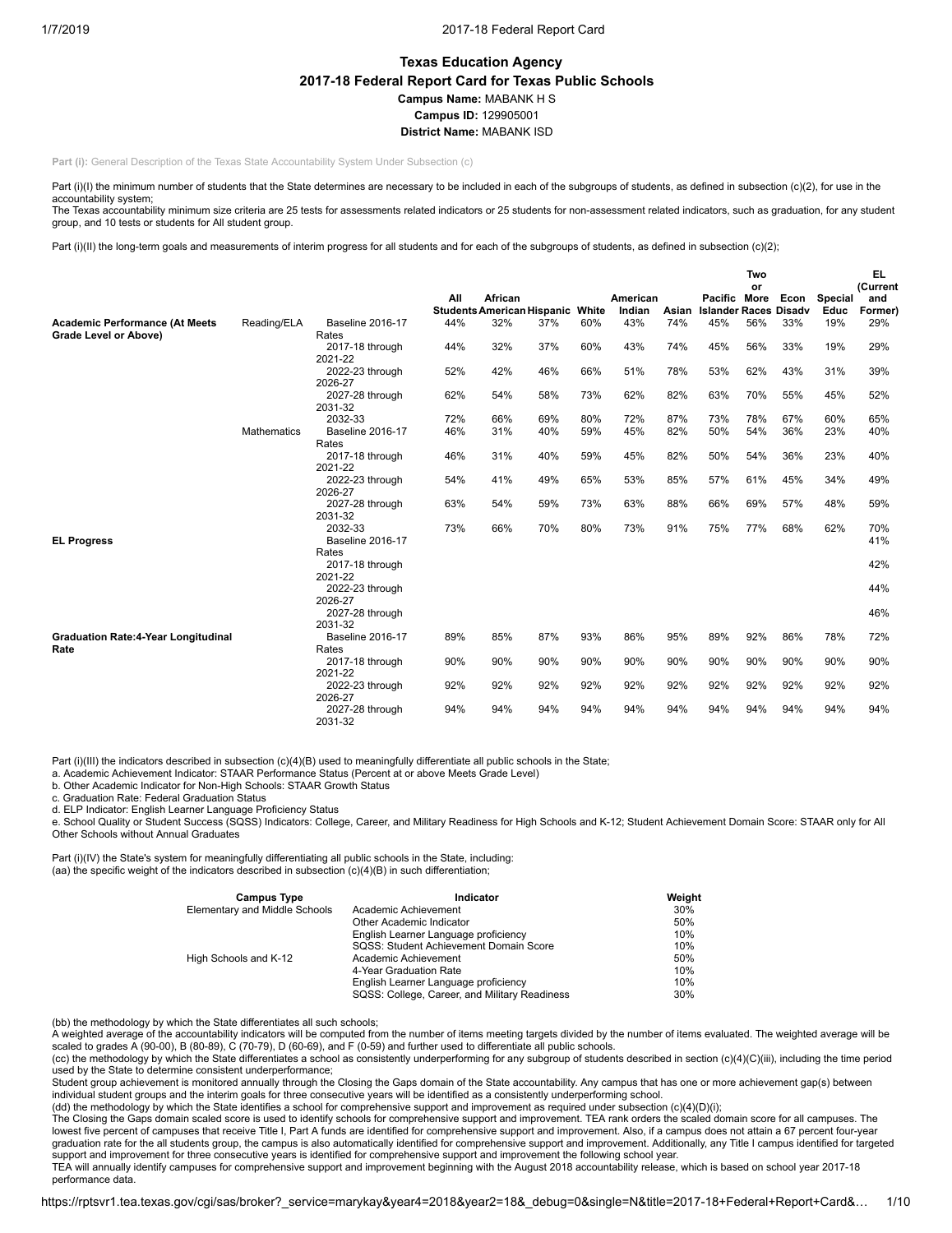Part (i)(V) the number and names of all public schools in the State identified by the State for comprehensive support and improvement under subsection (c)(4)(D)(i) or implementing

targeted support and improvement plans under subsection (d)(2);<br><u>[Comprehensive](https://tea.texas.gov/WorkArea/DownloadAsset.aspx?id=51539624659) Support and Improvement Schools</u> and <u>[Additional](https://tea.texas.gov/WorkArea/DownloadAsset.aspx?id=51539624660) Targeted Support Schools</u> list those campuses that have been identified for comprehensive supp

Part (i)(VI) the exit criteria established by the State as required under clause (i) of subsection (d)(3)(A), including the length of years established under clause (i)(II) of such subsection. Campuses that do not rank in the bottom five percent of the Closing the Gaps domain for two consecutive years and have increased a letter grade (for example, from F to D or from D to C) on the Closing the Gaps domain will be considered as having successfully exited comprehensive support and improvement status. To exit additional targeted support and improvement status, a student group must meet at least 50 percent of the indicators evaluated and meet the targets for the Academic Achievement component in both reading and mathematics.

Part (ii): Student Achievement by Proficiency Level

This section provides information on student achievement on the STAAR (State of Texas Assessments of Academic Readiness) performance for mathematics, ELA/reading, and science by grade level and proficiency level for the 2017-18 school year. These results include all students tested, regardless of whether they were in the accountability subset.

|                                                                          |                        |     |                |                |                                                                                                                                             |         |                |          |                   | Two                      |            |                          |                          |                          |         |                          |                          |  |        |  |
|--------------------------------------------------------------------------|------------------------|-----|----------------|----------------|---------------------------------------------------------------------------------------------------------------------------------------------|---------|----------------|----------|-------------------|--------------------------|------------|--------------------------|--------------------------|--------------------------|---------|--------------------------|--------------------------|--|--------|--|
|                                                                          |                        |     |                |                | African<br>StateDistrictCampusAmericanHispanicWhite Indian AsianIslanderRacesDisadvDisadvCWDCWOD EL MaleFemaleMigrantHomeless Care Military |         |                | American | Pacific More Econ | or                       |            | Non<br>Econ              |                          |                          |         |                          |                          |  | Foster |  |
|                                                                          |                        |     |                |                |                                                                                                                                             |         |                |          |                   |                          |            |                          |                          |                          |         |                          |                          |  |        |  |
| <b>STAAR Percent at Approaches Grade Level or Above</b><br>End of Course |                        |     |                |                |                                                                                                                                             |         |                |          |                   |                          |            |                          |                          |                          |         |                          |                          |  |        |  |
| English I                                                                | All                    | 64% | 74%            | 74%            |                                                                                                                                             | 76%     | 74%            |          |                   | 60%                      | 66%        | 87%                      |                          | 33% 80% 75% 66%          |         |                          | 85%                      |  |        |  |
|                                                                          | Students               |     |                |                |                                                                                                                                             | $\star$ |                |          |                   | $\star$                  |            |                          |                          |                          |         |                          |                          |  |        |  |
|                                                                          | <b>CWD</b><br>CWOD 68% | 25% | 33%<br>80%     | 33%<br>80%     | $\star$                                                                                                                                     | 81%     | 31%<br>81%     |          |                   | 67%                      | 28%<br>74% | 50%<br>90%               | 33%<br>L,                | 80% 75% 73%              |         | 19%                      | 53%<br>90%               |  |        |  |
|                                                                          | EL                     | 30% | 75%            | 75%            | $\overline{\phantom{a}}$                                                                                                                    | 75%     | $\overline{a}$ |          |                   | $\overline{\phantom{a}}$ | 75%        | $\overline{\phantom{a}}$ | $\overline{a}$           | 75%                      | 75%     |                          |                          |  |        |  |
|                                                                          | Male                   | 57% | 66%            | 66%            | $\star$                                                                                                                                     | 70%     | 65%            |          |                   | $\star$                  | 60%        | 80%                      | 19%                      | 73%                      |         | 66%                      |                          |  |        |  |
|                                                                          | Female 71%             |     | 85%            | 85%            | ÷                                                                                                                                           | 87%     | 84%            |          |                   |                          | 78%        | 92%                      | 53%                      | 90%                      |         |                          | 85%                      |  |        |  |
|                                                                          |                        |     |                |                |                                                                                                                                             |         |                |          |                   |                          |            |                          |                          |                          |         |                          |                          |  |        |  |
| English II                                                               | All<br>Students        | 66% | 73%            | 73%            | $\star$                                                                                                                                     | 75%     | 73%            |          |                   | 77%                      | 68%        | 81%                      | 17%                      | 80%                      |         | 71%                      | 76%                      |  |        |  |
|                                                                          | <b>CWD</b>             | 25% | 17%            | 17%            |                                                                                                                                             | $\star$ | $\star$        |          |                   | $\overline{a}$           | 16%        |                          | 17%                      |                          |         |                          |                          |  |        |  |
|                                                                          | <b>CWOD 71%</b>        |     | 80%            | 80%            | $\star$                                                                                                                                     | 84%     | 81%            |          |                   | 77%                      | 77%        | 85%                      |                          | 80%                      |         | 79%                      | 83%                      |  |        |  |
|                                                                          | EL                     | 27% | $\star$        | $\star$        |                                                                                                                                             |         |                |          |                   |                          |            |                          |                          |                          |         |                          |                          |  |        |  |
|                                                                          | Male                   | 61% | 71%            | 71%            | ×                                                                                                                                           | 71%     | 72%            |          |                   | $\star$                  | 66%        | 79%                      |                          | 79%                      |         | 71%                      |                          |  |        |  |
|                                                                          | Female 72%             |     | 76%            | 76%            | $\star$                                                                                                                                     | 83%     | 74%            |          |                   | 86%                      | 72%        | 83%                      | $\star$                  | 83%                      |         |                          | 76%                      |  |        |  |
| Algebra I                                                                | All<br>Students        | 82% | 91%            | 88%            | $\star$                                                                                                                                     | 87%     | 90%            |          |                   |                          | 85%        | 96%                      | 67%                      | 94%                      |         | 83%                      | 98%                      |  |        |  |
|                                                                          | <b>CWD</b>             | 47% | 67%            | 67%            |                                                                                                                                             | $\star$ | 73%            |          |                   | $\star$                  | 65%        | 73%                      | 67%                      | $\overline{\phantom{a}}$ |         | 55%                      | 88%                      |  |        |  |
|                                                                          | CWOD 86%               |     | 96%            | 94%            | $\star$                                                                                                                                     | 97%     | 94%            |          |                   | $\star$                  | 91%        | 100%                     |                          | 94%                      |         | 90%                      | 100%                     |  |        |  |
|                                                                          | EL                     | 67% |                | $\star$        | $\star$                                                                                                                                     |         |                |          |                   | $\star$                  |            |                          |                          |                          |         |                          |                          |  |        |  |
|                                                                          | Male                   | 78% | 86%            | 83%            |                                                                                                                                             | 83%     | 84%            |          |                   | $\star$                  | 80%        | 90%                      | 55%                      | 90%                      |         | 83%                      |                          |  |        |  |
|                                                                          | Female 87%             |     | 98%            | 98%            | ÷                                                                                                                                           | 100%    | 97%            |          |                   |                          | 96%        | 100%                     | 88%                      | 100%                     |         |                          | 98%                      |  |        |  |
| Biology                                                                  | All<br><b>Students</b> | 86% | 93%            | 93%            | $\star$                                                                                                                                     | 98%     | 93%            |          |                   | 83%                      | 92%        | 95%                      | 67%                      | 98%                      |         | 90%                      | 97%                      |  |        |  |
|                                                                          | <b>CWD</b>             | 56% | 67%            | 67%            |                                                                                                                                             | $\star$ | 67%            |          |                   | $\star$                  | 69%        | 64%                      | 67%                      |                          |         | 59%                      | 81%                      |  |        |  |
|                                                                          | <b>CWOD 89%</b>        |     | 98%            | 98%            | $\star$                                                                                                                                     | 100%    | 98%            |          |                   | 100%                     | 97%        | 99%                      |                          | 98%                      |         | 96%                      | 100%                     |  |        |  |
|                                                                          | EL                     | 64% | $\star$        | $\star$        |                                                                                                                                             |         |                |          |                   |                          |            |                          |                          |                          |         |                          |                          |  |        |  |
|                                                                          | Male                   | 83% | 90%            | 90%            | ×                                                                                                                                           | 97%     | 90%            |          |                   | $\star$                  | 89%        | 91%                      | 59%                      | 96%                      |         | 90%                      |                          |  |        |  |
|                                                                          | Female 88%             |     | 97%            | 97%            |                                                                                                                                             | 100%    | 97%            |          |                   | $\star$                  | 95%        | 100%                     | 81%                      | 100%                     |         |                          | 97%                      |  |        |  |
| STAAR Percent at Meets Grade Level or Above<br>End of Course             |                        |     |                |                |                                                                                                                                             |         |                |          |                   |                          |            |                          |                          |                          |         |                          |                          |  |        |  |
| English I                                                                | All                    | 43% | 51%            | 51%            |                                                                                                                                             | 42%     | 54%            |          |                   | 40%                      | 42%        | 66%                      | 24%                      | 55%                      |         | 13%43%                   | 62%                      |  |        |  |
|                                                                          | Students               |     |                |                |                                                                                                                                             |         |                |          |                   |                          |            |                          |                          |                          |         |                          |                          |  |        |  |
|                                                                          | <b>CWD</b>             | 14% | 24%            | 24%            |                                                                                                                                             | $\star$ | 22%            |          |                   | ×                        | 19%        | 40%                      | 24%                      |                          |         | 11%                      | 42%                      |  |        |  |
|                                                                          | CWOD 47%               |     | 55%            | 55%            | $\star$                                                                                                                                     | 45%     | 59%            |          |                   | 44%                      | 47%        | 68%                      | $\overline{\phantom{a}}$ | 55%                      |         | 13%48%                   | 65%                      |  |        |  |
|                                                                          | EL                     | 10% | 13%            | 13%            |                                                                                                                                             | 13%     |                |          |                   |                          | 13%        |                          |                          | 13%                      | 13%     | $\star$                  |                          |  |        |  |
|                                                                          | Male                   | 37% | 43%            | 43%            | $\star$                                                                                                                                     | 37%     | 47%            |          |                   | $\star$                  | 38%        | 57%                      | 11%                      | 48%                      | $\star$ | 43%                      | $\overline{\phantom{a}}$ |  |        |  |
|                                                                          | Female 51%             |     | 62%            | 62%            | $\overline{a}$                                                                                                                              | 52%     | 63%            |          |                   | $\star$                  | 51%        | 74%                      | 42%                      | 65%                      |         |                          | 62%                      |  |        |  |
|                                                                          |                        |     |                |                |                                                                                                                                             |         |                |          |                   |                          |            |                          |                          |                          |         |                          |                          |  |        |  |
| English II                                                               | All<br>Students        | 47% | 47%            | 47%            |                                                                                                                                             | 46%     | 47%            |          |                   | 62%                      | 40%        | 59%                      | 10%                      | 52%                      |         | 44%                      | 52%                      |  |        |  |
|                                                                          | <b>CWD</b>             | 14% | 10%            | 10%            |                                                                                                                                             | $\star$ |                |          |                   | $\overline{\phantom{a}}$ | 10%        |                          | 10%                      |                          |         |                          |                          |  |        |  |
|                                                                          | <b>CWOD 51%</b>        |     | 52%            | 52%            | $\star$                                                                                                                                     | 51%     | 52%            |          |                   | 62%                      | 45%        | 63%                      |                          | 52%                      |         | 49%                      | 56%                      |  |        |  |
|                                                                          | EL                     | 9%  | $\star$        | $\star$        |                                                                                                                                             | $\star$ |                |          |                   |                          |            | $\overline{\phantom{a}}$ |                          | $\star$                  |         |                          |                          |  |        |  |
|                                                                          | Male                   | 41% | 44%            | 44%            |                                                                                                                                             | 40%     | 45%            |          |                   | $\star$                  | 37%        | 55%                      |                          | 49%                      |         | 44%                      |                          |  |        |  |
|                                                                          | Female 54%             |     | 52%            | 52%            | ×                                                                                                                                           | 57%     | 50%            |          |                   | 71%                      | 44%        | 65%                      | ÷                        | 56%                      |         |                          | 52%                      |  |        |  |
| Algebra I                                                                | All<br>Students        |     | 53% 67%        | 56%            |                                                                                                                                             | 62%     | 56%            |          |                   |                          | 50%        |                          |                          | 69% 27% 64%              |         | * $50\%$                 | 66%                      |  |        |  |
|                                                                          | <b>CWD</b>             | 19% | 28%            | 27%            |                                                                                                                                             | $\star$ | 27%            |          |                   |                          | 26%        | 27%                      | 27%                      | $\overline{\phantom{a}}$ |         | 24%                      | 31%                      |  |        |  |
|                                                                          | CWOD 58%<br>EL.        | 29% | 74%<br>$\star$ | 64%<br>$\star$ |                                                                                                                                             | 70%     | 65%            |          |                   |                          | 58%        | 77%                      | $\overline{a}$           | 64%                      |         | 57%                      | 75%                      |  |        |  |
|                                                                          | Male                   | 49% | 60%            | 50%            |                                                                                                                                             | 59%     | 49%            |          |                   | $\star$                  | 47%        | 60%                      | 24% 57%                  |                          | $\star$ | 50%                      | $\overline{\phantom{a}}$ |  |        |  |
|                                                                          | Female 58% 76%         |     |                | 66%            | ٠                                                                                                                                           | 70%     | 66%            |          |                   |                          | 58%        |                          | 76% 31% 75%              |                          |         |                          | 66%                      |  |        |  |
|                                                                          |                        |     |                |                |                                                                                                                                             |         |                |          |                   |                          |            |                          |                          |                          |         |                          |                          |  |        |  |
| Biology                                                                  | All<br>Students        |     | 57% 67%        | 67%            | ×                                                                                                                                           | 63%     | 68%            |          |                   | 83%                      | 60%        |                          | 79% 23% 75%              |                          | $\star$ | 63%                      | 72%                      |  |        |  |
|                                                                          | CWD                    |     | 22% 23%        | 23%            |                                                                                                                                             | $\star$ | 25%            |          |                   | $\ast$                   | 22%        | 27%                      | 23%                      | $\overline{\phantom{a}}$ |         | 19%                      | 31%                      |  |        |  |
|                                                                          | CWOD 61% 75%           |     |                | 75%            | $\star$                                                                                                                                     | 70%     | 76%            |          |                   | 100%                     | 68%        | 85%                      | $\overline{\phantom{a}}$ | 75%                      |         | 72%                      | 79%                      |  |        |  |
|                                                                          | EL.                    | 20% | $\star$        | $\star$        |                                                                                                                                             | $\star$ |                |          |                   |                          |            |                          |                          | $\star$                  |         |                          |                          |  |        |  |
|                                                                          | Male                   | 55% | 63%            | 63%            |                                                                                                                                             | 72%     | 63%            |          |                   | $^{\star}$               | 60%        |                          | 72% 19% 72%              |                          |         | 63%                      | $\overline{\phantom{a}}$ |  |        |  |
|                                                                          | Female 59%             |     | 72%            | 72%            |                                                                                                                                             | 47%     | 75%            |          |                   |                          | 60%        |                          | 87% 31% 79%              |                          |         | $\overline{\phantom{a}}$ | 72%                      |  |        |  |

#### **STAAR Percent at Masters Grade Level**

End of Course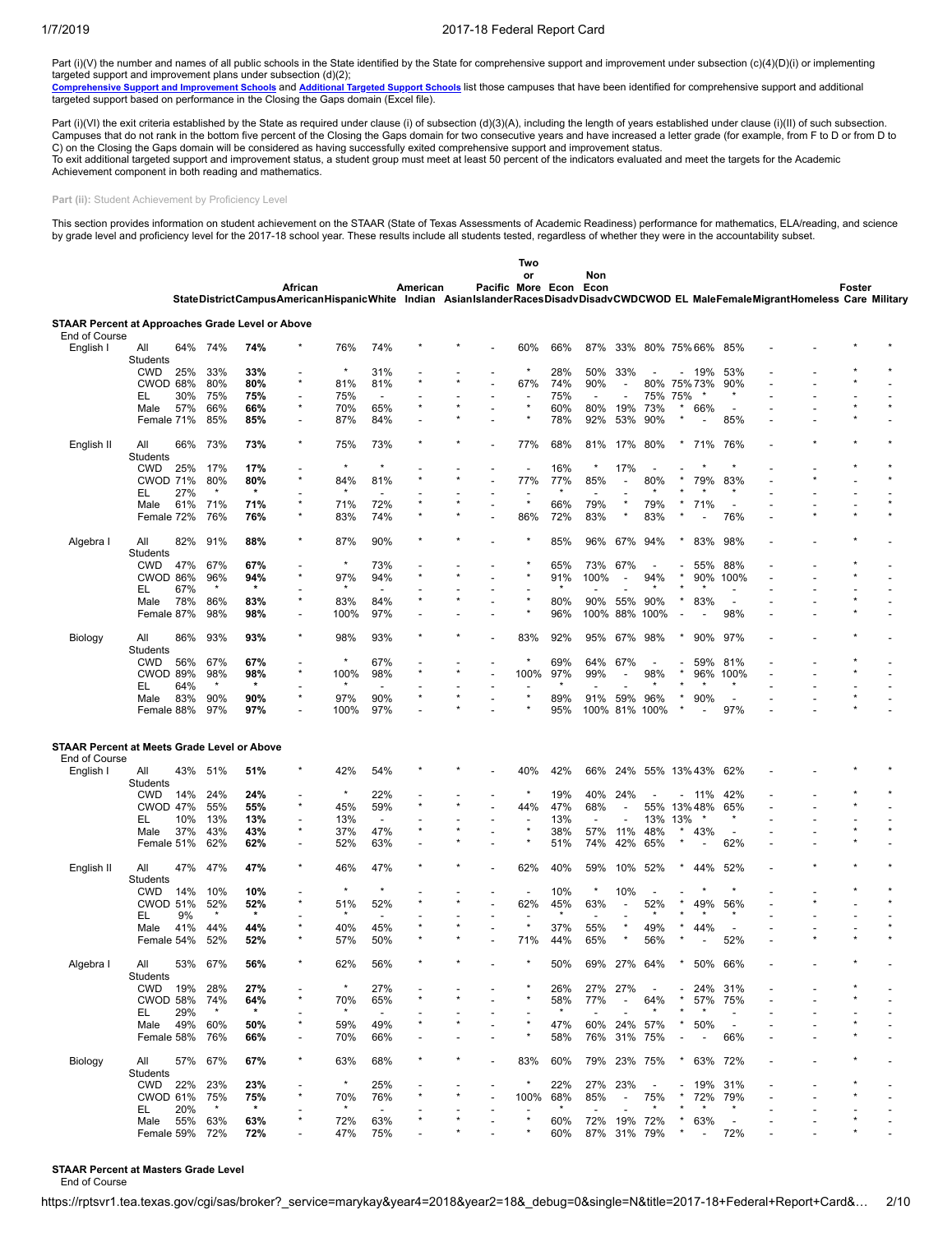|                                                         |                        |            |            |                |                                          |                |                                 |                          |                          |                          | Two<br>or                       |                | Non                      |                          |                          |                          |                          |                          |                                                                                         |                          |  |
|---------------------------------------------------------|------------------------|------------|------------|----------------|------------------------------------------|----------------|---------------------------------|--------------------------|--------------------------|--------------------------|---------------------------------|----------------|--------------------------|--------------------------|--------------------------|--------------------------|--------------------------|--------------------------|-----------------------------------------------------------------------------------------|--------------------------|--|
|                                                         |                        |            |            |                | African                                  |                |                                 | American                 |                          | Pacific More Econ        |                                 |                | Econ                     |                          |                          |                          |                          |                          |                                                                                         | Foster                   |  |
|                                                         |                        |            |            |                | StateDistrictCampusAmericanHispanicWhite |                |                                 |                          |                          |                          |                                 |                |                          |                          |                          |                          |                          |                          | Indian AsianIslanderRacesDisadvDisadvCWDCWOD EL MaleFemaleMigrantHomeless Care Military |                          |  |
| English I                                               | All                    | 7%         | 8%         | 8%             |                                          | 3%             | 9%                              |                          |                          |                          | 10%                             | 5%             | 12%                      | 9%                       | 7%                       |                          | 0% 4%                    | 13%                      |                                                                                         |                          |  |
|                                                         | Students<br><b>CWD</b> | 3%         | 9%         |                |                                          | $\star$        | 11%                             |                          |                          |                          | $\star$                         | 8%             | 10%                      | 9%                       |                          |                          | 11%                      | 5%                       |                                                                                         |                          |  |
|                                                         | CWOD 7%                |            | 7%         | 9%<br>7%       | $\star$                                  | 3%             | 8%                              | $\star$                  |                          |                          | 11%                             | 4%             | 12%                      | $\overline{\phantom{a}}$ | 7%                       | 0%                       | 3%                       | 14%                      |                                                                                         |                          |  |
|                                                         | EL                     | 0%         | 0%         | 0%             |                                          | 0%             | $\overline{\phantom{a}}$        |                          |                          |                          |                                 | 0%             | $\overline{\phantom{a}}$ | $\overline{a}$           | 0%                       | 0%                       | $\star$                  | $\star$                  |                                                                                         |                          |  |
|                                                         | Male                   | 5%         | 4%         | 4%             | $\star$                                  | 0%             | 6%                              | $^{\star}$               |                          |                          | $\star$                         | 3%             | 7%                       | 11%                      | 3%                       |                          | 4%                       |                          |                                                                                         |                          |  |
|                                                         | Female 9%              |            | 13%        | 13%            |                                          | 9%             | 12%                             |                          |                          |                          |                                 | 9%             | 17%                      | 5%                       | 14%                      |                          |                          | 13%                      |                                                                                         |                          |  |
|                                                         |                        |            |            |                |                                          |                |                                 |                          |                          |                          |                                 |                |                          |                          |                          |                          |                          |                          |                                                                                         |                          |  |
| English II                                              | All                    | 8%         | 5%         | 5%             |                                          | 6%             | 5%                              |                          |                          |                          | 0%                              | 4%             | 6%                       | 2%                       | 5%                       |                          | 4%                       | 6%                       |                                                                                         |                          |  |
|                                                         | Students<br><b>CWD</b> | 4%         | 2%         | 2%             |                                          | $\star$        | $\star$                         |                          |                          |                          | $\overline{\phantom{a}}$        | 3%             | $\star$                  | 2%                       | $\overline{\phantom{a}}$ |                          |                          |                          |                                                                                         |                          |  |
|                                                         | CWOD 8%                |            | 5%         | 5%             |                                          | 7%             | 5%                              |                          |                          |                          | 0%                              | 4%             | 6%                       |                          | 5%                       |                          | 4%                       | 6%                       |                                                                                         |                          |  |
|                                                         | EL                     | 0%         |            | $\star$        |                                          |                |                                 |                          |                          |                          |                                 |                |                          |                          |                          |                          |                          |                          |                                                                                         |                          |  |
|                                                         | Male                   | 5%         | 4%         | 4%             |                                          | 2%             | 5%                              |                          |                          |                          | $\star$                         | 4%             | 5%                       |                          | 4%                       |                          | 4%                       |                          |                                                                                         |                          |  |
|                                                         | Female 10%             |            | 6%         | 6%             |                                          | 13%            | 4%                              |                          |                          |                          | 0%                              | 4%             | 8%                       | $\star$                  | 6%                       |                          |                          | 6%                       |                                                                                         |                          |  |
|                                                         |                        |            |            |                |                                          |                |                                 |                          |                          |                          |                                 |                |                          |                          |                          |                          |                          |                          |                                                                                         |                          |  |
| Algebra I                                               | All                    | 31%        | 39%        | 26%            |                                          | 31%            | 26%                             |                          |                          |                          |                                 | 24%            | 29%                      | 9%                       | 30%                      |                          | 20%                      | 35%                      |                                                                                         |                          |  |
|                                                         | Students               |            |            |                |                                          | $\star$        |                                 |                          |                          |                          |                                 |                |                          |                          |                          |                          |                          |                          |                                                                                         |                          |  |
|                                                         | <b>CWD</b>             | 7%         | 11%        | 9%             |                                          |                | 11%                             |                          |                          |                          |                                 | 9%             | 9%                       | 9%                       | $\overline{\phantom{a}}$ |                          | 10%                      | 6%                       |                                                                                         |                          |  |
|                                                         | CWOD 34%<br>EL         | 12%        | 45%        | 30%<br>$\star$ |                                          | 36%<br>$\star$ | 30%<br>$\overline{a}$           |                          |                          |                          |                                 | 28%<br>$\star$ | 33%                      |                          | 30%                      |                          | 22%                      | 42%                      |                                                                                         |                          |  |
|                                                         | Male                   | 28%        | 30%        | 20%            |                                          | 28%            | 18%                             |                          |                          |                          |                                 | 20%            | 20%                      | 10%                      | 22%                      |                          | 20%                      |                          |                                                                                         |                          |  |
|                                                         | Female 34%             |            | 52%        | 35%            |                                          | 40%            | 36%                             |                          |                          |                          |                                 | 33%            | 37%                      | 6%                       | 42%                      |                          |                          | 35%                      |                                                                                         |                          |  |
|                                                         |                        |            |            |                |                                          |                |                                 |                          |                          |                          |                                 |                |                          |                          |                          |                          |                          |                          |                                                                                         |                          |  |
| Biology                                                 | All                    | 23%        | 24%        | 24%            |                                          | 24%            | 25%                             |                          |                          |                          | 17%                             | 22%            | 28%                      | 12%                      | 26%                      |                          | 25%                      | 23%                      |                                                                                         |                          |  |
|                                                         | Students               |            |            |                |                                          |                |                                 |                          |                          |                          |                                 |                |                          |                          |                          |                          |                          |                          |                                                                                         |                          |  |
|                                                         | <b>CWD</b>             | 5%         | 12%        | 12%            |                                          | $\star$        | 14%                             |                          |                          |                          | $\star$                         | 13%            | 9%                       | 12%                      |                          |                          | 15%                      | 6%                       |                                                                                         |                          |  |
|                                                         | <b>CWOD 25%</b>        |            | 26%        | 26%<br>$\star$ | $\star$                                  | 27%            | 27%                             | $^{\star}$               |                          |                          | 20%                             | 24%            | 30%                      |                          | 26%                      |                          | 27%                      | 25%                      |                                                                                         |                          |  |
|                                                         | EL                     | 3%         |            |                | $\star$                                  |                | $\overline{a}$                  | $\star$                  |                          |                          | $\star$                         |                |                          |                          |                          |                          |                          |                          |                                                                                         |                          |  |
|                                                         | Male<br>Female 23%     | 22%        | 25%<br>23% | 25%<br>23%     |                                          | 28%<br>18%     | 25%<br>24%                      |                          |                          |                          |                                 | 23%<br>20%     | 30%<br>26%               | 15%<br>6%                | 27%<br>25%               |                          | 25%                      | 23%                      |                                                                                         |                          |  |
|                                                         |                        |            |            |                |                                          |                |                                 |                          |                          |                          |                                 |                |                          |                          |                          |                          |                          |                          |                                                                                         |                          |  |
|                                                         |                        |            |            |                |                                          |                |                                 |                          |                          |                          |                                 |                |                          |                          |                          |                          |                          |                          |                                                                                         |                          |  |
| <b>STAAR Percent at Approaches Grade Level or Above</b> |                        |            |            |                |                                          |                |                                 |                          |                          |                          |                                 |                |                          |                          |                          |                          |                          |                          |                                                                                         |                          |  |
| All Grades                                              |                        |            |            |                |                                          |                |                                 |                          |                          |                          |                                 |                |                          |                          |                          |                          |                          |                          |                                                                                         |                          |  |
| All Subjects                                            | All                    | 77%        | 86%        | 81%            | 50%                                      | 83%            | 81%                             | 71%                      | 100%                     | $\overline{\phantom{a}}$ | 73%                             | 76%            | 88%                      |                          | 46% 87% 75% 76%          |                          |                          | 87%                      |                                                                                         | 60%                      |  |
|                                                         | Students               |            |            |                |                                          |                |                                 |                          |                          |                          |                                 |                |                          |                          |                          |                          |                          |                          |                                                                                         |                          |  |
|                                                         | <b>CWD</b>             | 45%        | 57%        | 46%            | $\blacksquare$                           | 41%            | 47%                             | ÷                        |                          |                          | $\ast$                          | 44%            | 52%                      | 46%                      |                          |                          | 38%                      | 61%                      |                                                                                         |                          |  |
|                                                         | CWOD 80%               |            | 90%        | 87%            | 50%                                      | 89%            | 87%                             | 71%                      | 100%                     | $\overline{a}$           | 80%                             | 83%            | 92%                      |                          | 87%                      |                          | 75%83%                   | 92%                      |                                                                                         | 89%                      |  |
|                                                         | EL<br>Male             | 60%<br>74% | 70%<br>83% | 75%<br>76%     | 44%                                      | 75%<br>79%     | $\overline{\phantom{a}}$<br>77% | $\star$                  | 100%                     | $\overline{\phantom{a}}$ | $\overline{\phantom{a}}$<br>59% | 75%<br>73%     | 84%                      | 38%                      | 75%<br>83% 77% 76%       |                          | 75% 77%                  | 71%<br>$\overline{a}$    |                                                                                         | $\star$                  |  |
|                                                         | Female 79%             |            | 90%        | 87%            |                                          | 90%            | 87%                             | $^\star$                 | 100%                     | $\overline{\phantom{a}}$ | 88%                             | 83%            | 93%                      | 61%                      | 92% 71%                  |                          | $\overline{\phantom{a}}$ | 87%                      |                                                                                         | 50%                      |  |
|                                                         |                        |            |            |                |                                          |                |                                 |                          |                          |                          |                                 |                |                          |                          |                          |                          |                          |                          |                                                                                         |                          |  |
| Reading                                                 | All                    | 73%        | 80%        | 73%            | 50%                                      | 76%            | 73%                             |                          | 100%                     | $\overline{a}$           | 70%                             | 67%            | 83%                      | 25%                      | 80% 67% 68%              |                          |                          | 80%                      |                                                                                         |                          |  |
|                                                         | Students               |            |            |                |                                          |                |                                 |                          |                          |                          |                                 |                |                          |                          |                          |                          |                          |                          |                                                                                         |                          |  |
|                                                         | <b>CWD</b>             | 39%        | 42%        | 25%            | $\overline{\phantom{0}}$                 | 33%            | 22%                             |                          |                          |                          | $\star$                         | 22%            | 35%                      | 25%                      |                          | $\overline{\phantom{0}}$ | 17%                      | 38%                      |                                                                                         |                          |  |
|                                                         | <b>CWOD 77%</b>        |            | 86%        | 80%            | 50%                                      | 82%            | 81%                             | $\star$                  | 100%                     |                          | 73%                             | 75%            | 88%                      |                          | 80% 67% 76%              |                          |                          | 86%                      |                                                                                         |                          |  |
|                                                         | EL                     | 52%        | 62%        | 67%            | $\overline{\phantom{0}}$<br>$\star$      | 67%            | $\overline{\phantom{a}}$        |                          |                          |                          | $\overline{\phantom{a}}$        | 67%            | $\overline{a}$           |                          | 67% 67% 67%              |                          |                          | $^\star$                 |                                                                                         |                          |  |
|                                                         | Male                   | 69%        | 77%        | 68%            |                                          | 71%            | 69%                             |                          |                          |                          | 58%                             | 62%            | 80%                      | 17%                      | 76%                      |                          | 67%68%                   |                          |                                                                                         |                          |  |
|                                                         | Female 77%             |            | 84%        | 80%            |                                          | 85%            | 80%                             |                          |                          |                          | 82%                             | 75%            | 88%                      | 38%                      | 86%                      |                          |                          | 80%                      |                                                                                         |                          |  |
| <b>Mathematics</b>                                      | All                    | 80%        | 92%        | 88%            |                                          | 87%            | 90%                             |                          |                          |                          |                                 | 85%            | 96%                      | 67%                      | 94%                      |                          | 83%                      | 98%                      |                                                                                         |                          |  |
|                                                         | Students               |            |            |                |                                          |                |                                 |                          |                          |                          |                                 |                |                          |                          |                          |                          |                          |                          |                                                                                         |                          |  |
|                                                         | <b>CWD</b>             | 52%        | 74%        | 67%            |                                          | $\star$        | 73%                             |                          |                          |                          |                                 | 65%            | 73%                      | 67%                      |                          |                          | 55%                      | 88%                      |                                                                                         |                          |  |
|                                                         | CWOD 83%               |            | 95%        | 94%            |                                          | 97%            | 94%                             |                          |                          |                          |                                 | 91%            | 100%                     |                          | 94%                      |                          | 90%                      | 100%                     |                                                                                         |                          |  |
|                                                         | EL                     | 70%        | 76%        | $\star$        |                                          |                |                                 |                          |                          |                          |                                 |                |                          |                          |                          |                          |                          |                          |                                                                                         |                          |  |
|                                                         | Male                   | 78%        | 89%        | 83%            |                                          | 83%            | 84%                             |                          |                          |                          |                                 | 80%            | 90%                      | 55%                      | 90%                      |                          | 83%                      |                          |                                                                                         |                          |  |
|                                                         | Female 82%             |            | 95%        | 98%            |                                          | 100%           | 97%                             |                          |                          |                          |                                 | 96%            | 100%                     |                          | 88% 100%                 |                          |                          | 98%                      |                                                                                         |                          |  |
|                                                         |                        |            |            |                | $\star$                                  |                |                                 |                          |                          |                          |                                 |                |                          |                          |                          |                          |                          |                          |                                                                                         |                          |  |
| Science                                                 | All                    | 79%        | 90%        | 93%            |                                          | 98%            | 93%                             |                          |                          |                          | 83%                             | 92%            | 95%                      | 67%                      | 98%                      |                          | 90%                      | 97%                      |                                                                                         |                          |  |
|                                                         | Students<br><b>CWD</b> | 48%        | 60%        | 67%            |                                          | $\star$        | 67%                             |                          |                          |                          | $^\star$                        | 69%            | 64%                      | 67%                      |                          |                          | 59%                      | 81%                      |                                                                                         |                          |  |
|                                                         | CWOD 82%               |            | 94%        | 98%            | $\star$                                  | 100%           | 98%                             | $\star$                  |                          |                          | 100%                            | 97%            | 99%                      | $\overline{\phantom{a}}$ | 98%                      |                          | 96%                      | 100%                     |                                                                                         |                          |  |
|                                                         | EL                     | 58%        | 78%        | $\star$        |                                          | $\star$        | $\overline{\phantom{a}}$        |                          |                          |                          |                                 | $\star$        |                          |                          |                          |                          |                          | *                        |                                                                                         |                          |  |
|                                                         | Male                   | 78%        | 87%        | 90%            | $\star$                                  | 97%            | 90%                             |                          |                          |                          | $\star$                         | 89%            | 91%                      | 59%                      | 96%                      |                          | 90%                      | $\overline{\phantom{a}}$ |                                                                                         |                          |  |
|                                                         | Female 80%             |            | 92%        | 97%            |                                          | 100%           | 97%                             |                          |                          |                          |                                 | 95%            |                          |                          | 100% 81% 100%            |                          | $\overline{\phantom{a}}$ | 97%                      |                                                                                         |                          |  |
|                                                         |                        |            |            |                |                                          |                |                                 |                          |                          |                          |                                 |                |                          |                          |                          |                          |                          |                          |                                                                                         |                          |  |
|                                                         |                        |            |            |                |                                          |                |                                 |                          |                          |                          |                                 |                |                          |                          |                          |                          |                          |                          |                                                                                         |                          |  |
| STAAR Percent at Meets Grade Level or Above             |                        |            |            |                |                                          |                |                                 |                          |                          |                          |                                 |                |                          |                          |                          |                          |                          |                          |                                                                                         |                          |  |
| All Grades<br>All Subjects                              | All                    |            | 47% 57%    | 55%            | 23%                                      | 52%            | 56%                             | 29%                      | 73%                      |                          | 58%                             | 47%            | 68%                      |                          | 21% 60% 30% 50%          |                          |                          | 62%                      |                                                                                         | 40%                      |  |
|                                                         | Students               |            |            |                |                                          |                |                                 |                          |                          |                          |                                 |                |                          |                          |                          |                          |                          |                          |                                                                                         |                          |  |
|                                                         | CWD                    | 23%        | 25%        | 21%            | $\overline{\phantom{a}}$                 | 17%            | 21%                             | $\overline{\phantom{a}}$ |                          |                          | $^\star$                        | 20%            | 26%                      | 21%                      |                          |                          | - 16%                    | 30%                      |                                                                                         |                          |  |
|                                                         | CWOD 50%               |            | 61%        | 60%            | 23%                                      | 57%            | 62%                             | 29%                      | 73%                      |                          | 63%                             | 53%            | 72%                      |                          | 60% 30% 56%              |                          |                          | 67%                      |                                                                                         | 67%                      |  |
|                                                         | EL                     | 26%        | 30%        | 30%            | $\overline{\phantom{a}}$                 | 30%            | $\overline{\phantom{a}}$        | $\overline{\phantom{a}}$ | $\overline{\phantom{a}}$ | $\overline{\phantom{a}}$ | $\overline{\phantom{a}}$        | 30%            | $\overline{a}$           | $\overline{\phantom{a}}$ | 30% 30% 23%              |                          |                          | 43%                      |                                                                                         | $\overline{\phantom{a}}$ |  |
|                                                         | Male                   | 45%        | 55%        | 50%            | 17%                                      | 50%            | 51%                             | $\star$                  | 50%                      | $\overline{\phantom{a}}$ | 47%                             | 45%            | 60%                      | 16%                      | 56% 23% 50%              |                          |                          | $\blacksquare$           |                                                                                         |                          |  |
|                                                         | Female 50%             |            | 59%        | 62%            |                                          | 55%            | 63%                             | $\star$                  | 100%                     | $\overline{\phantom{a}}$ | 69%                             | 52%            | 76%                      | 30%                      | 67% 43% -                |                          |                          | 62%                      |                                                                                         | 33%                      |  |
|                                                         |                        |            |            |                |                                          |                |                                 | $^\star$                 |                          |                          |                                 |                |                          |                          |                          |                          |                          |                          |                                                                                         |                          |  |
| Reading                                                 | All                    | 46%        | 50%        | 49%            | 21%                                      | 44%            | 51%                             |                          | 86%                      | $\overline{\phantom{a}}$ | 52%                             | 41%            | 62%                      |                          | 17% 54% 27%44%           |                          |                          | 57%                      |                                                                                         |                          |  |
|                                                         | Students<br>CWD        | 22%        | 20%        | 17%            | $\blacksquare$                           | 22%            | 15%                             | $\overline{\phantom{a}}$ |                          | $\overline{\phantom{a}}$ | $^\star$                        | 15%            | 25%                      | 17%                      |                          |                          | 9%                       | 29%                      |                                                                                         |                          |  |
|                                                         | CWOD 48%               |            | 54%        | 54%            | 21%                                      | 48%            | 56%                             | $^{\star}$               | 86%                      | $\overline{a}$           | 55%                             | 46%            | 65%                      | $\overline{a}$           | 54% 27% 49%              |                          |                          | 61%                      |                                                                                         |                          |  |
|                                                         | EL.                    | 21%        | 18%        | 27%            | $\blacksquare$                           | 27%            |                                 |                          |                          |                          | $\overline{a}$                  | 27%            | $\overline{\phantom{a}}$ |                          | 27% 27% 11%              |                          |                          |                          |                                                                                         |                          |  |
|                                                         | Male                   | 41%        | 47%        | 44%            | $\star$                                  | 39%            | 46%                             | $\star$                  |                          |                          | 42%                             | 37%            | 56%                      | 9%                       | 49%                      |                          | 11% 44%                  |                          |                                                                                         |                          |  |
|                                                         | Female 50%             |            | 54%        | 57%            | $\star$                                  | 54%            | 57%                             |                          |                          |                          | 64%                             | 47%            | 70%                      | 29%                      | 61%                      | $\star$                  | $\overline{\phantom{a}}$ | 57%                      |                                                                                         |                          |  |
|                                                         |                        |            |            |                |                                          |                |                                 |                          |                          |                          |                                 |                |                          |                          |                          |                          |                          |                          |                                                                                         |                          |  |
| Mathematics All                                         |                        | 48%        | 64%        | 56%            | $\star$                                  | 62%            | 56%                             |                          |                          |                          | $\ast$                          | 50%            | 69%                      | 27%                      | 64%                      |                          | 50%                      | 66%                      |                                                                                         |                          |  |
|                                                         | Students               |            |            |                |                                          |                |                                 |                          |                          |                          |                                 |                |                          |                          |                          |                          |                          |                          |                                                                                         |                          |  |
|                                                         | CWD                    | 26%        | 33%        | 27%            |                                          | $\star$        | 27%                             | $\star$                  |                          |                          |                                 | 26%            | 27%                      | 27%                      |                          |                          | 24%                      | 31%                      |                                                                                         |                          |  |
|                                                         | CWOD 51% 68%           |            |            | 64%            |                                          | 70%            | 65%                             |                          |                          |                          |                                 | 58%            | 77%                      | $\overline{\phantom{a}}$ | 64%                      | $^\star$                 |                          | 57% 75%                  |                                                                                         |                          |  |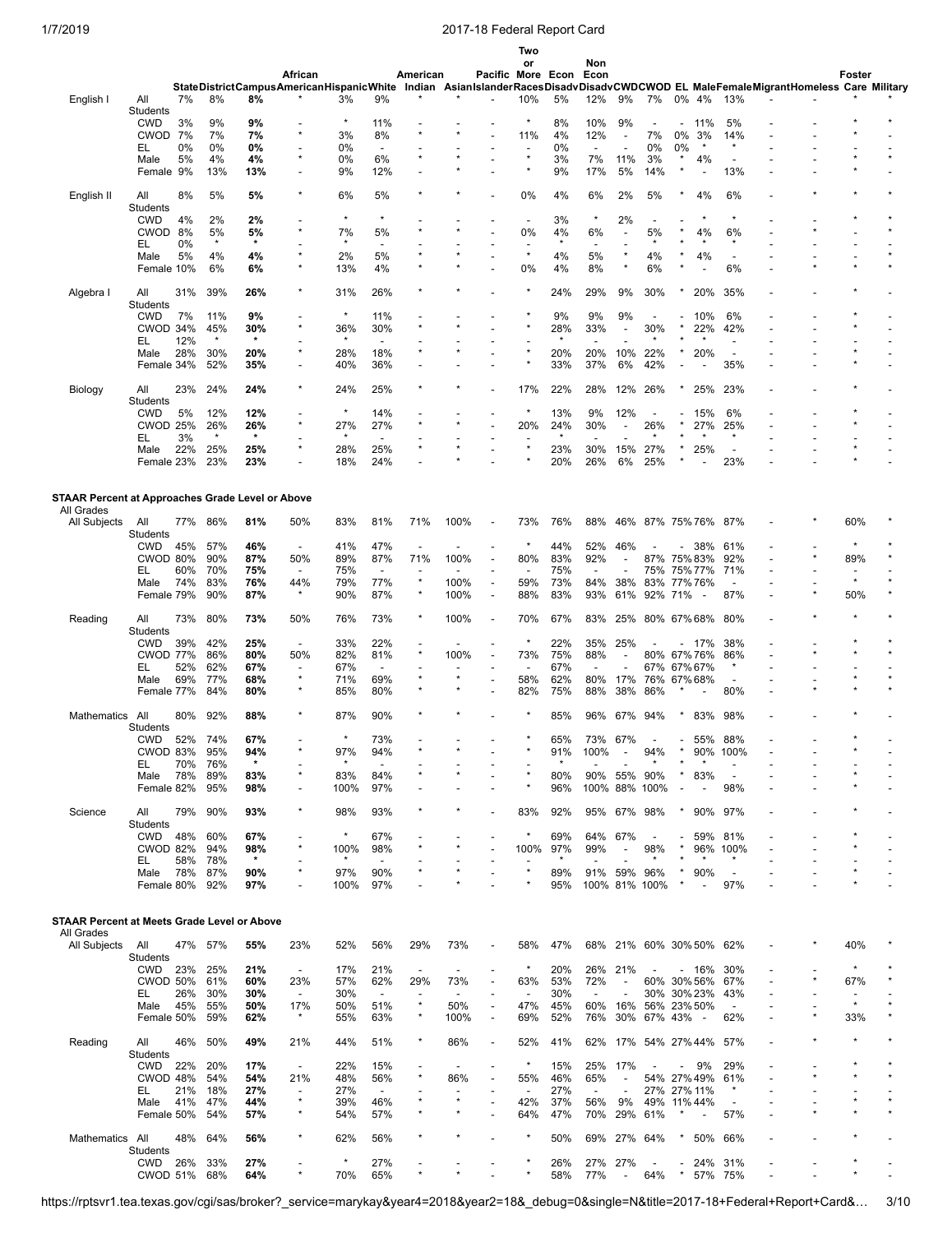|                                             |                 |     |         |                |                                                                                                                                  |         |                          |                          |                          |                          | Two                      |         |                          |                          |     |    |                          |                          |  |         |  |
|---------------------------------------------|-----------------|-----|---------|----------------|----------------------------------------------------------------------------------------------------------------------------------|---------|--------------------------|--------------------------|--------------------------|--------------------------|--------------------------|---------|--------------------------|--------------------------|-----|----|--------------------------|--------------------------|--|---------|--|
|                                             |                 |     |         |                |                                                                                                                                  |         |                          |                          |                          |                          | or                       |         | Non                      |                          |     |    |                          |                          |  |         |  |
|                                             |                 |     |         |                | African                                                                                                                          |         |                          | American                 |                          | Pacific More Econ Econ   |                          |         |                          |                          |     |    |                          |                          |  | Foster  |  |
|                                             |                 |     |         |                | StateDistrictCampusAmericanHispanicWhite Indian AsianIslanderRacesDisadvDisadvCWDCWOD EL MaleFemaleMigrantHomeless Care Military |         |                          |                          |                          |                          |                          |         |                          |                          |     |    |                          |                          |  |         |  |
|                                             | EL              | 33% | 46%     |                | $\star$                                                                                                                          |         |                          | $\star$                  |                          |                          |                          |         |                          |                          |     |    |                          |                          |  |         |  |
|                                             | Male            | 47% | 62%     | 50%            |                                                                                                                                  | 59%     | 49%                      |                          |                          |                          |                          | 47%     | 60%                      | 24%                      | 57% |    | 50%                      |                          |  |         |  |
|                                             | Female 49%      |     | 66%     | 66%            |                                                                                                                                  | 70%     | 66%                      |                          |                          |                          |                          | 58%     | 76%                      | 31%                      | 75% |    |                          | 66%                      |  |         |  |
| Science                                     | All             | 49% | 60%     | 67%            | $\star$                                                                                                                          | 63%     | 68%                      |                          |                          |                          | 83%                      | 60%     | 79%                      | 23%                      | 75% |    | 63%                      | 72%                      |  |         |  |
|                                             | Students        |     |         |                |                                                                                                                                  |         |                          |                          |                          |                          |                          |         |                          |                          |     |    |                          |                          |  |         |  |
|                                             | <b>CWD</b>      | 23% | 19%     | 23%            |                                                                                                                                  | $\star$ | 25%                      |                          |                          |                          |                          | 22%     | 27%                      | 23%                      |     |    | 19%                      | 31%                      |  |         |  |
|                                             | <b>CWOD 52%</b> |     | 66%     | 75%            | $\star$                                                                                                                          | 70%     | 76%                      | $\star$                  |                          |                          | 100%                     | 68%     | 85%                      |                          | 75% |    | 72%                      | 79%                      |  |         |  |
|                                             | EL              | 21% | 28%     | $\star$        |                                                                                                                                  | $\star$ | $\overline{\phantom{a}}$ |                          |                          |                          |                          | $\star$ |                          |                          |     |    |                          | $\star$                  |  |         |  |
|                                             | Male            | 50% | 60%     | 63%            | $\star$                                                                                                                          | 72%     | 63%                      | $\star$                  |                          |                          |                          | 60%     | 72%                      | 19%                      | 72% |    | 63%                      |                          |  |         |  |
|                                             |                 |     |         |                |                                                                                                                                  |         |                          |                          |                          |                          |                          |         |                          |                          |     |    |                          |                          |  |         |  |
|                                             | Female 49%      |     | 60%     | 72%            |                                                                                                                                  | 47%     | 75%                      |                          |                          |                          |                          | 60%     | 87%                      | 31%                      | 79% |    |                          | 72%                      |  |         |  |
| <b>STAAR Percent at Masters Grade Level</b> |                 |     |         |                |                                                                                                                                  |         |                          |                          |                          |                          |                          |         |                          |                          |     |    |                          |                          |  |         |  |
| All Grades<br>All Subjects                  | All             |     | 21% 25% | 14%            | 0%                                                                                                                               | 14%     | 15%                      | 0%                       | 36%                      |                          | 6%                       | 12%     | 17%                      | 8%                       | 15% |    | 0% 12%                   | 17%                      |  | 7%      |  |
|                                             | Students        |     |         |                |                                                                                                                                  |         |                          |                          |                          |                          |                          |         |                          |                          |     |    |                          |                          |  |         |  |
|                                             | <b>CWD</b>      | 8%  | 10%     | 8%             | $\overline{\phantom{a}}$                                                                                                         | 0%      | 10%                      | $\overline{\phantom{a}}$ | $\overline{\phantom{a}}$ | $\overline{\phantom{a}}$ | $\star$                  | 8%      | 7%                       | 8%                       |     |    | 10%                      | 5%                       |  |         |  |
|                                             | <b>CWOD 23%</b> |     | 27%     | 15%            | 0%                                                                                                                               | 16%     | 15%                      | 0%                       | 36%                      | $\overline{\phantom{a}}$ | 7%                       | 13%     | 18%                      | $\overline{\phantom{a}}$ | 15% |    | 0% 12%                   | 19%                      |  | 11%     |  |
|                                             | EL              | 9%  | 11%     | 0%             | $\overline{\phantom{a}}$                                                                                                         | 0%      | $\overline{\phantom{a}}$ | $\overline{a}$           |                          |                          | $\overline{\phantom{a}}$ | 0%      | $\overline{\phantom{a}}$ |                          | 0%  |    | 0% 0%                    | 0%                       |  |         |  |
|                                             | Male            | 20% | 23%     | 12%            | $0\%$                                                                                                                            | 12%     | 13%                      | $^\star$                 | 17%                      | $\overline{\phantom{a}}$ | 6%                       | 11%     | 13%                      | 10%                      | 12% |    | 0% 12%                   | $\overline{\phantom{a}}$ |  | $\star$ |  |
|                                             | Female 22%      |     | 27%     | 17%            | $\star$                                                                                                                          | 16%     | 17%                      | $\star$                  | 60%                      | $\overline{\phantom{a}}$ | 6%                       | 14%     | 20%                      | 5%                       | 19% | 0% | $\overline{\phantom{a}}$ | 17%                      |  | 8%      |  |
|                                             |                 |     |         |                |                                                                                                                                  |         |                          | $\star$                  |                          |                          |                          |         |                          |                          |     |    |                          |                          |  |         |  |
| Reading                                     | All             | 19% | 20%     | 6%             | 0%                                                                                                                               | 5%      | 7%                       |                          | 29%                      | $\overline{a}$           | 4%                       | 5%      | 9%                       | 6%                       | 6%  |    | 0% 4%                    | 9%                       |  |         |  |
|                                             | <b>Students</b> |     |         |                |                                                                                                                                  |         |                          |                          |                          |                          | $^\star$                 |         |                          |                          |     |    |                          |                          |  |         |  |
|                                             | <b>CWD</b>      | 7%  | 7%      | 6%             | $\blacksquare$                                                                                                                   | 0%      | 7%                       | $\overline{a}$           |                          | ۰                        |                          | 6%      | 5%                       | 6%                       |     |    | 8%                       | 3%                       |  |         |  |
|                                             | <b>CWOD 20%</b> |     | 21%     | 6%             | 0%                                                                                                                               | 5%      | 7%                       | $\star$                  | 29%                      | $\overline{\phantom{a}}$ | 5%                       | 4%      | 9%                       | $\overline{a}$           | 6%  | 0% | 4%                       | 10%                      |  |         |  |
|                                             | EL              | 7%  | 3%      | 0%             | $\overline{\phantom{a}}$                                                                                                         | 0%      | $\blacksquare$           |                          |                          |                          | $\overline{a}$           | 0%      | $\overline{\phantom{a}}$ |                          | 0%  | 0% | 0%                       | $\star$                  |  |         |  |
|                                             | Male            | 16% | 17%     | 4%             | $\star$                                                                                                                          | 1%      | 5%                       | $\star$                  |                          |                          | 0%                       | 3%      | 6%                       | 8%                       | 4%  | 0% | 4%                       | $\overline{\phantom{a}}$ |  |         |  |
|                                             | Female 22%      |     | 23%     | 9%             | $\star$                                                                                                                          | 11%     | 8%                       |                          |                          |                          | 9%                       | 7%      | 13%                      | 3%                       | 10% |    |                          | 9%                       |  |         |  |
| Mathematics                                 | All             | 23% | 30%     | 26%            | $\star$                                                                                                                          | 31%     | 26%                      |                          |                          |                          | $\star$                  | 24%     | 29%                      | 9%                       | 30% |    | 20%                      | 35%                      |  |         |  |
|                                             | Students        |     |         |                |                                                                                                                                  |         |                          |                          |                          |                          |                          |         |                          |                          |     |    |                          |                          |  |         |  |
|                                             | <b>CWD</b>      | 10% | 15%     | 9%             |                                                                                                                                  | $\star$ | 11%                      |                          |                          |                          |                          | 9%      | 9%                       | 9%                       |     |    | 10%                      | 6%                       |  |         |  |
|                                             |                 |     |         |                | $\star$                                                                                                                          |         |                          | $\star$                  |                          |                          |                          |         |                          |                          |     |    |                          |                          |  |         |  |
|                                             | <b>CWOD 25%</b> |     | 33%     | 30%<br>$\star$ |                                                                                                                                  | 36%     | 30%                      |                          |                          |                          |                          | 28%     | 33%                      | $\overline{\phantom{a}}$ | 30% |    | 22%                      | 42%                      |  |         |  |
|                                             | EL              | 13% | 19%     |                |                                                                                                                                  |         |                          |                          |                          |                          |                          |         |                          |                          |     |    |                          |                          |  |         |  |
|                                             | Male            | 23% | 29%     | 20%            | $\star$                                                                                                                          | 28%     | 18%                      | $\star$                  |                          |                          |                          | 20%     | 20%                      | 10%                      | 22% |    | 20%                      | $\overline{\phantom{a}}$ |  |         |  |
|                                             | Female 24%      |     | 32%     | 35%            | $\overline{a}$                                                                                                                   | 40%     | 36%                      |                          |                          |                          |                          | 33%     | 37%                      | 6%                       | 42% |    |                          | 35%                      |  |         |  |
| Science                                     | All             | 22% | 26%     | 24%            | $\star$                                                                                                                          | 24%     | 25%                      |                          |                          |                          | 17%                      | 22%     | 28%                      | 12%                      | 26% |    | 25%                      | 23%                      |  |         |  |
|                                             | <b>Students</b> |     |         |                |                                                                                                                                  |         |                          |                          |                          |                          |                          |         |                          |                          |     |    |                          |                          |  |         |  |
|                                             | <b>CWD</b>      | 7%  | 8%      | 12%            |                                                                                                                                  | $\star$ | 14%                      |                          |                          |                          | $\star$                  | 13%     | 9%                       | 12%                      |     |    | 15%                      | 6%                       |  |         |  |
|                                             | <b>CWOD 24%</b> |     | 29%     | 26%            | $\star$                                                                                                                          | 27%     | 27%                      | ×                        |                          |                          | 20%                      | 24%     | 30%                      |                          | 26% |    | 27%                      | 25%                      |  |         |  |
|                                             | EL              | 5%  | 17%     | $\star$        |                                                                                                                                  | $\star$ |                          |                          |                          |                          |                          | $\star$ |                          |                          |     |    | $\star$                  | $\star$                  |  |         |  |
|                                             | Male            | 23% | 28%     | 25%            | $\star$                                                                                                                          | 28%     | 25%                      | $\star$                  |                          |                          |                          | 23%     | 30%                      | 15%                      | 27% |    | 25%                      |                          |  |         |  |
|                                             |                 |     |         |                |                                                                                                                                  |         |                          |                          |                          |                          |                          |         |                          |                          |     |    |                          | $\overline{\phantom{a}}$ |  |         |  |
|                                             | Female 21%      |     | 25%     | 23%            |                                                                                                                                  | 18%     | 24%                      |                          |                          |                          |                          | 20%     | 26%                      | 6%                       | 25% |    |                          | 23%                      |  |         |  |

'\*' Indicates results are masked due to small numbers to protect student confidentiality.

'-' Indicates zero observations reported for this group.

**Part (iii):** Academic Growth and Graduation Rate

#### **Part (iii)(I): Academic Growth**

This section provides information on students' academic growth for mathematics and ELA/reading for public elementary schools and secondary schools which don't have a graduation rate. These results include all students tested, regardless of whether they were in the accountability subset.

|                              | All | African<br><b>Students American Hispanic</b> |         | White                    | American<br>Indian       | Asian   | <b>Pacific</b><br>Islander | <b>Two or More</b><br>Races | Econ<br><b>Disady</b> | <b>CWD</b>               | EL      |
|------------------------------|-----|----------------------------------------------|---------|--------------------------|--------------------------|---------|----------------------------|-----------------------------|-----------------------|--------------------------|---------|
| <b>Academic Growth Score</b> |     |                                              |         |                          |                          |         |                            |                             |                       |                          |         |
| Reading                      |     |                                              |         |                          |                          |         |                            |                             |                       |                          |         |
| All Students                 | 55  | $\star$                                      | 69      | 52                       | $\star$                  | $\star$ | -                          | 75                          | 55                    | 42                       |         |
| <b>CWD</b>                   | 42  | -                                            | 67      | 33                       |                          |         |                            |                             | 46                    | 42                       |         |
| <b>CWOD</b>                  | 57  | $\star$                                      | 70      | 55                       | $\star$                  | $\star$ |                            | 75                          | 56                    | $\overline{\phantom{0}}$ |         |
| EL                           |     |                                              | $\star$ | $\overline{\phantom{0}}$ | -                        |         |                            |                             | $\star$               |                          | $\star$ |
| Male                         | 56  | $\star$                                      | 54      | 56                       | $\star$                  | $\star$ |                            | $\star$                     | 56                    | 42                       | $\star$ |
| Female                       | 55  | $\star$                                      | 92      | 47                       | $\star$                  | $\star$ | $\overline{\phantom{0}}$   | $\star$                     | 52                    | 42                       | $\star$ |
| <b>Mathematics</b>           |     |                                              |         |                          |                          |         |                            |                             |                       |                          |         |
| All Students                 | 72  | $\star$                                      | 69      | 73                       | $\overline{\phantom{a}}$ | $\star$ | $\overline{\phantom{0}}$   | $\star$                     | 67                    | 48                       |         |
| <b>CWD</b>                   | 48  | $\overline{\phantom{0}}$                     | $\star$ | 56                       | $\overline{\phantom{0}}$ |         | $\overline{\phantom{0}}$   | $\star$                     | 50                    | 48                       |         |
| <b>CWOD</b>                  | 77  | $\star$                                      | 77      | 77                       | $\overline{\phantom{a}}$ | ٠       |                            | $\star$                     | 72                    | $\overline{\phantom{0}}$ |         |
| EL                           |     | -                                            | $\star$ |                          | -                        |         |                            |                             | $\star$               |                          | $\star$ |
| Male                         | 66  | $\star$                                      | 64      | 69                       | $\overline{\phantom{a}}$ | $\star$ |                            | $\star$                     | 64                    | 45                       | $\star$ |
| Female                       | 79  | -                                            | 80      | 80                       | $\overline{\phantom{a}}$ |         | $\overline{\phantom{0}}$   | $\star$                     | 76                    | 55                       |         |

#### **Part (iii)(II): Graduation Rate**

This section provides information on high school graduation rates.

|                                                                                                        | All   | African<br><b>Students American Hispanic</b> |       | White | American<br>Indian | Asian                    | Pacific<br>Islander      | Two or More<br>Races | Econ<br><b>Disady</b> | CWD   | EL | <b>Homeless</b>          | Foster<br>Care |
|--------------------------------------------------------------------------------------------------------|-------|----------------------------------------------|-------|-------|--------------------|--------------------------|--------------------------|----------------------|-----------------------|-------|----|--------------------------|----------------|
| <b>Federal Graduation Rates</b><br>4-year Longitudinal Cohort Graduation Rate (Gr 9-12): Class of 2017 |       |                                              |       |       |                    |                          |                          |                      |                       |       |    |                          |                |
| All Students                                                                                           | 97.0% |                                              | 94.3% | 97.8% |                    | $\sim$                   | $\overline{\phantom{0}}$ | 90.0%                | 96.7%                 | 91.3% |    | 90.9%                    |                |
| CWD                                                                                                    | 91.3% |                                              |       | 90.5% |                    | $\overline{\phantom{0}}$ |                          |                      | 93.3%                 | 91.3% |    | $\overline{\phantom{0}}$ |                |

https://rptsvr1.tea.texas.gov/cgi/sas/broker?\_service=marykay&year4=2018&year2=18&\_debug=0&single=N&title=2017-18+Federal+Report+Card&… 4/10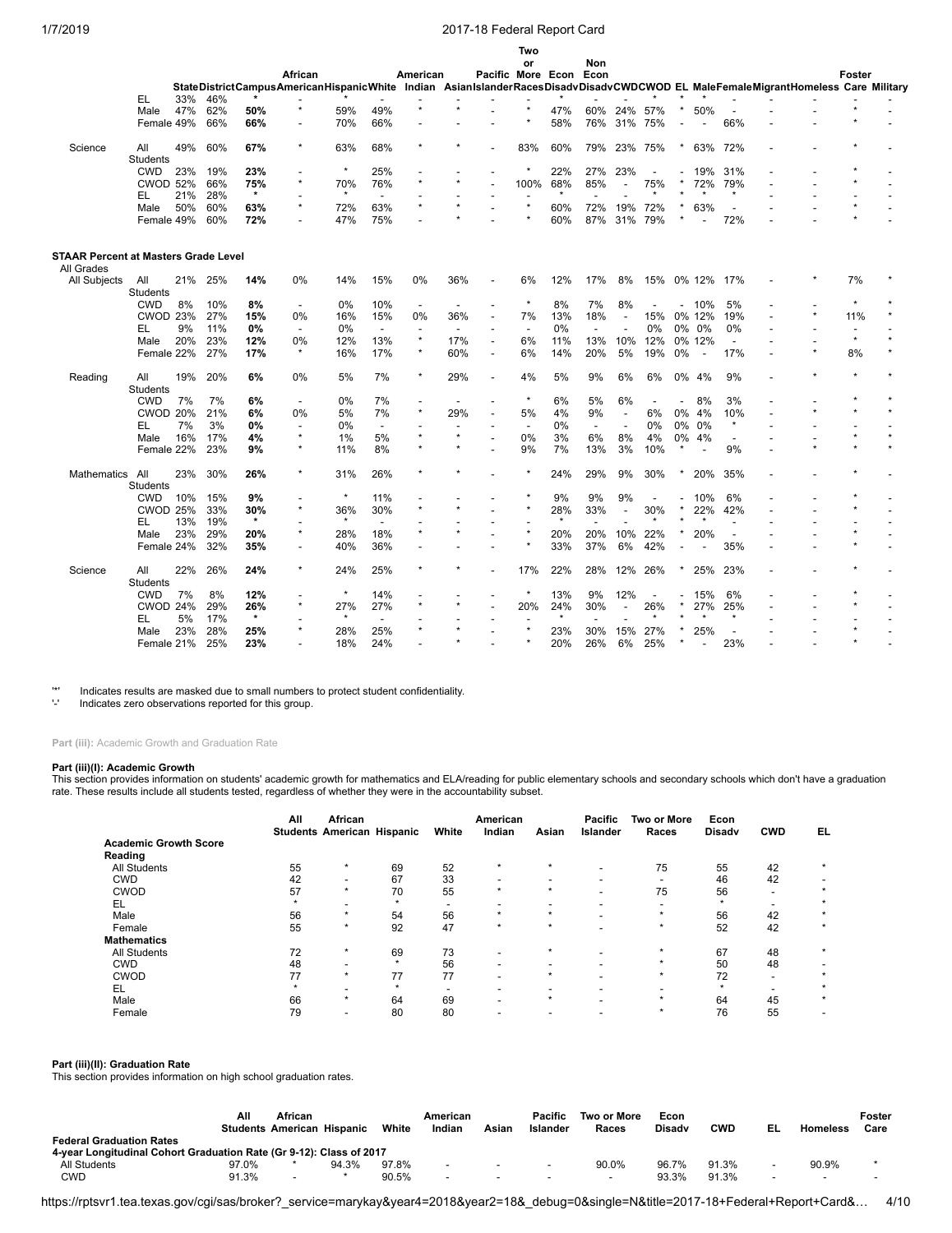|        | Αll   | African<br><b>Students American Hispanic</b> |                          | White                    | American<br>Indian       | Asian                    | Pacific<br>Islander      | <b>Two or More</b><br>Races | Econ<br><b>Disady</b> | CWD   | EL                       | <b>Homeless</b>          | Foster<br>Care |
|--------|-------|----------------------------------------------|--------------------------|--------------------------|--------------------------|--------------------------|--------------------------|-----------------------------|-----------------------|-------|--------------------------|--------------------------|----------------|
| CWOD   | 97.6% |                                              | 93.9%                    | 98.8%                    |                          | $\overline{\phantom{a}}$ |                          | 90.0%                       | 97.2%                 |       |                          | 90.9%                    |                |
| EL     |       | $\overline{\phantom{0}}$                     | $\overline{\phantom{0}}$ | $\overline{\phantom{a}}$ |                          | $\overline{\phantom{a}}$ | $\overline{\phantom{a}}$ | -                           |                       | -     |                          | $\overline{\phantom{0}}$ |                |
| Male   | 98.4% |                                              | 100.0%                   | 98.0%                    | $\overline{\phantom{0}}$ | $\overline{\phantom{a}}$ | $\overline{\phantom{a}}$ | 100.0%                      | 98.4%                 | 93.8% | $\overline{\phantom{a}}$ | 100.0%                   |                |
| Female | 95.5% |                                              | 86.7%                    | 97.7%                    | -                        | $\overline{\phantom{a}}$ | $\sim$                   | 80.0%                       | 94.7%                 | 85.7% | $\overline{\phantom{a}}$ | 83.3%                    |                |

'\*' Indicates results are masked due to small numbers to protect student confidentiality.

Indicates there are no students in the group.

Part (iv): English Language Proficiency

This section provides information on the number and percentage of English learners achieving English language proficiency.

| <b>Total EL in Class</b> | <b>Proficiency of EL</b> | <b>Rate of Proficiency</b> |
|--------------------------|--------------------------|----------------------------|
|                          |                          |                            |

'\*' Indicates results are masked due to small numbers to protect student confidentiality.

Indicates zero observations reported for this group.

Part (v): School Quality or Student Success (SQSS)

This section provides information on the other indicator of school quality or student success, which is college, career and military readiness (CCMR) for high schools and average<br>performance rate of the three STAAR perform graduation rate.

| Student Success (Student Achievement Domain Score: STAAR Component Only) | All | African<br><b>Students American Hispanic</b> |     | White | American<br>Indian       | Asian                    | Pacific<br>Islander | Two or More<br>Races | Econ<br><b>Disady</b> | <b>CWD</b> | EL                       |
|--------------------------------------------------------------------------|-----|----------------------------------------------|-----|-------|--------------------------|--------------------------|---------------------|----------------------|-----------------------|------------|--------------------------|
| <b>STAAR Component Score</b>                                             | 50  |                                              | 50  | 51    | $\star$                  |                          |                     |                      | 45                    | 25         | $\star$                  |
| School Quality (College, Career, and Military Readiness Performance)     |     |                                              |     |       |                          |                          |                     |                      |                       |            |                          |
| %Students meeting CCMR                                                   | 52% |                                              | 49% | 51%   | $\overline{\phantom{0}}$ | $\overline{\phantom{a}}$ |                     | 78%                  | 44%                   | $\star$    | $\overline{\phantom{0}}$ |

'\*' Indicates results are masked due to small numbers to protect student confidentiality.

Indicates there are no students in the group.

'n/a' Indicates the student group is not applicable to this report.

## Part (vi): Goal Meeting Status

This section provides information on the progress of all students and each student group toward meeting the long-term goals or interim objectives on STAAR academic performance, federal graduation rate, and English learners' language proficiency.

|                                 | All | <b>African</b><br><b>Students American Hispanic</b> |              | White | American<br>Indian | Asian | <b>Pacific</b><br>Islander | Two or More<br>Races | Econ<br><b>Disady</b> | <b>CWD</b>   | $EL +$ |
|---------------------------------|-----|-----------------------------------------------------|--------------|-------|--------------------|-------|----------------------------|----------------------|-----------------------|--------------|--------|
| <b>STAAR Performance Status</b> |     |                                                     |              |       |                    |       |                            |                      |                       |              |        |
| Reading                         |     |                                                     |              |       |                    |       |                            |                      |                       |              |        |
| Interim Goals (2018-2022)       | 44% | 32%                                                 | 37%          | 60%   | 43%                | 74%   | 45%                        | 56%                  | 33%                   | 19%          | 29%    |
| <b>Target Met</b>               |     |                                                     | $\checkmark$ | Ν     |                    |       |                            |                      |                       | N            |        |
| Interim Goals (2023-2027)       | 52% | 42%                                                 | 46%          | 66%   | 51%                | 78%   | 53%                        | 62%                  | 43%                   | 31%          | 39%    |
| <b>Target Met</b>               | Ν   |                                                     |              | Ν     |                    |       |                            |                      | N                     | N            |        |
| Interim Goals (2028-2032)       | 62% | 54%                                                 | 58%          | 73%   | 62%                | 82%   | 63%                        | 70%                  | 55%                   | 45%          | 52%    |
| <b>Target Met</b>               | Ν   |                                                     | N            | Ν     |                    |       |                            |                      | N                     | N            |        |
| Long-Term Goals                 | 72% | 66%                                                 | 69%          | 80%   | 72%                | 87%   | 73%                        | 78%                  | 67%                   | 60%          | 65%    |
| <b>Target Met</b>               | Ν   |                                                     | N            | Ν     |                    |       |                            |                      | N                     | N            |        |
| <b>Mathematics</b>              |     |                                                     |              |       |                    |       |                            |                      |                       |              |        |
| Interim Goals (2018-2022)       | 46% | 31%                                                 | 40%          | 59%   | 45%                | 82%   | 50%                        | 54%                  | 36%                   | 23%          | 40%    |
| <b>Target Met</b>               |     |                                                     |              | N     |                    |       |                            |                      |                       | $\checkmark$ |        |
| Interim Goals (2023-2027)       | 54% | 41%                                                 | 49%          | 65%   | 53%                | 85%   | 57%                        | 61%                  | 45%                   | 34%          | 49%    |
| <b>Target Met</b>               |     |                                                     |              | Ν     |                    |       |                            |                      |                       | N            |        |
| Interim Goals (2028-2032)       | 63% | 54%                                                 | 59%          | 73%   | 63%                | 88%   | 66%                        | 69%                  | 57%                   | 48%          | 59%    |
| <b>Target Met</b>               | Ν   |                                                     | $\checkmark$ | N     |                    |       |                            |                      | N                     | N            |        |
| Long-Term Goals                 | 73% | 66%                                                 | 70%          | 80%   | 73%                | 91%   | 75%                        | 77%                  | 68%                   | 62%          | 70%    |
| <b>Target Met</b>               | Ν   |                                                     | N            | Ν     |                    |       |                            |                      | N                     | N            |        |

### **English Learner Language Proficiency Status**

| Interim Goals (2018-2022)                                           |              |     |              |              |     |     |     |     |              |     | 42% |
|---------------------------------------------------------------------|--------------|-----|--------------|--------------|-----|-----|-----|-----|--------------|-----|-----|
| <b>Target Met</b><br>Interim Goals (2023-2027)                      |              |     |              |              |     |     |     |     |              |     | 44% |
| <b>Target Met</b><br>Interim Goals (2028-2032)<br><b>Target Met</b> |              |     |              |              |     |     |     |     |              |     | 46% |
| Long-Term Goals<br><b>Target Met</b>                                |              |     |              |              |     |     |     |     |              |     | 46% |
| <b>Federal Graduation Status</b>                                    |              |     |              |              |     |     |     |     |              |     |     |
| Interim Goals (2018-2022)                                           | 90%          | 90% | 90%          | 90%          | 90% | 90% | 90% | 90% | 90%          | 90% | 90% |
| <b>Target Met</b>                                                   | $\checkmark$ |     | v            | $\checkmark$ |     |     |     |     | $\checkmark$ |     |     |
| Interim Goals (2023-2027)                                           | 92%          | 92% | 92%          | 92%          | 92% | 92% | 92% | 92% | 92%          | 92% | 92% |
| <b>Target Met</b>                                                   | $\checkmark$ |     | $\checkmark$ | $\checkmark$ |     |     |     |     | $\checkmark$ |     |     |
| Interim Goals (2028-2032)                                           | 94%          | 94% | 94%          | 94%          | 94% | 94% | 94% | 94% | 94%          | 94% | 94% |
| <b>Target Met</b>                                                   | $\checkmark$ |     | $\checkmark$ | $\checkmark$ |     |     |     |     | $\checkmark$ |     |     |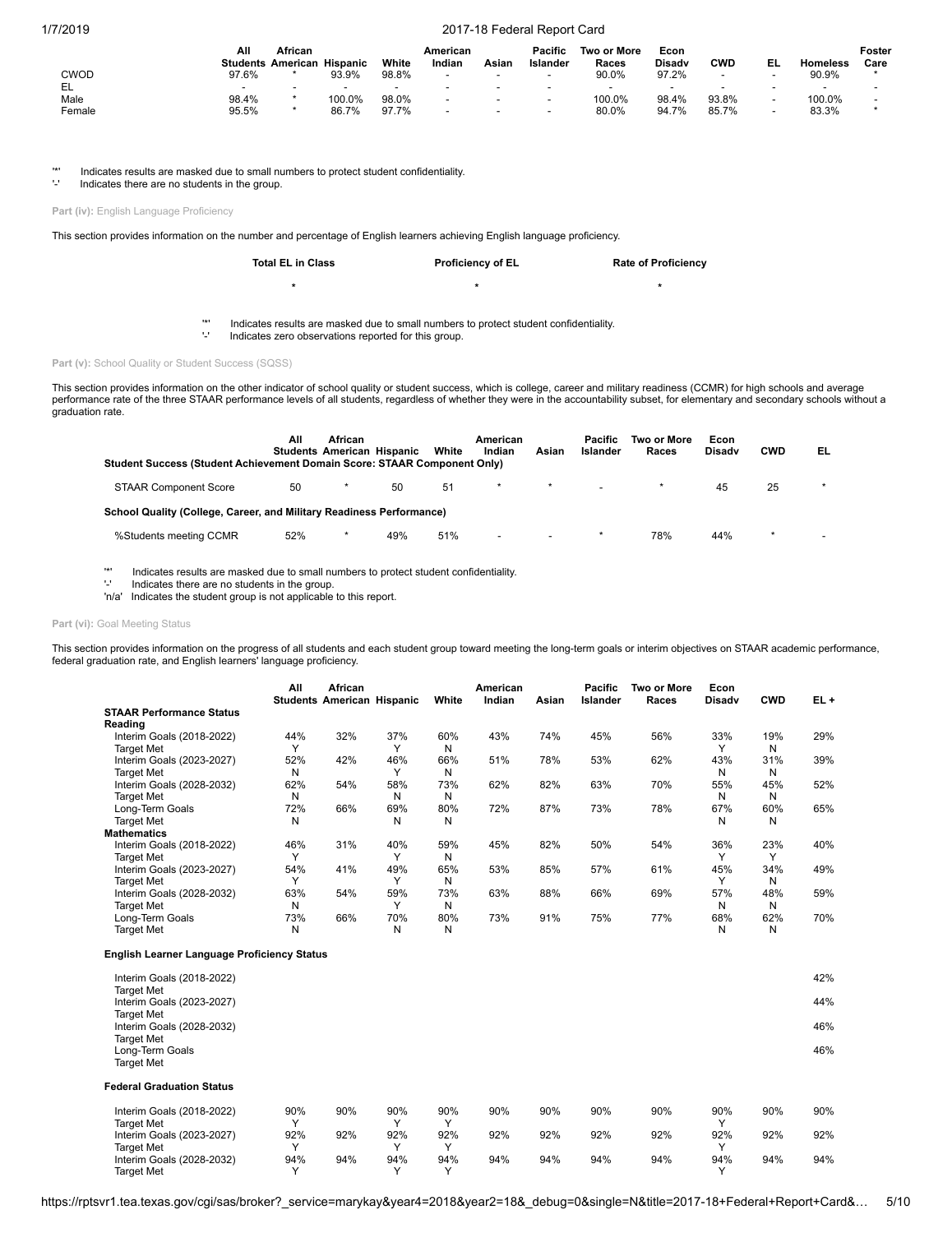|                   | Αll<br>African |                                   |     | American |        |       | Pacific  | Two or More | Econ          |            |        |
|-------------------|----------------|-----------------------------------|-----|----------|--------|-------|----------|-------------|---------------|------------|--------|
|                   |                | <b>Students American Hispanic</b> |     | White    | Indian | Asian | Islander | Races       | <b>Disady</b> | <b>CWD</b> | $EL +$ |
| Long-Term Goals   | 94%            | 94%                               | 94% | 94%      | 94%    | 94%   | 94%      | 94%         | 94%           | 94%        | 94%    |
| <b>Target Met</b> |                |                                   |     |          |        |       |          |             |               |            |        |

'+' STAAR Performance and Graduation use EL(Current & Monitored), EL English Learner Language Proficiency uses EL (Current). Blank cells above represent student group indicators that do not meet the minimum size criteria.

## Source: 2018 Accountability Closing the Gaps Status Table

# **Part (vii):** STAAR Participation

This section provides the percentage of students assessed and not assessed for mathematics, ELA/reading, and science.

|                               |                        |         | African                  | <b>Campus American Hispanic White</b> |                          | American<br>Indian       | Asian                    | <b>Pacific</b><br>Islander | Two or<br>More<br>Races  | Econ<br>Disadv | Non<br>Econ<br>Disadv    | <b>CWD</b>                     | <b>CWOD</b>              | EL                       | Male                     |                          | Female Migrant |
|-------------------------------|------------------------|---------|--------------------------|---------------------------------------|--------------------------|--------------------------|--------------------------|----------------------------|--------------------------|----------------|--------------------------|--------------------------------|--------------------------|--------------------------|--------------------------|--------------------------|----------------|
| <b>Participation Rate</b>     |                        |         |                          |                                       |                          |                          |                          |                            |                          |                |                          |                                |                          |                          |                          |                          |                |
| All Subjects                  | All<br>Students        | 100%    | 100%                     | 100%                                  | 99%                      | 100%                     | 100%                     | $\overline{a}$             | 100%                     | 99%            | 100%                     | 100%                           | 99%                      | 100%                     | 99%                      | 100%                     |                |
|                               | <b>CWD</b>             | 100%    | $\overline{\phantom{a}}$ | 100%                                  | 100%                     | $\overline{\phantom{a}}$ |                          |                            | $\star$                  | 100%           | 100%                     | 100%                           | $\overline{\phantom{a}}$ | $\overline{\phantom{a}}$ | 100%                     | 100%                     |                |
|                               | <b>CWOD</b>            | 99%     | 100%                     | 100%                                  | 99%                      | 100%                     | 100%                     | $\overline{a}$             | 100%                     | 99%            | 100%                     | ÷,                             | 99%                      | 100%                     | 99%                      | 100%                     |                |
|                               | EL                     | 100%    | $\blacksquare$           | 100%                                  | $\overline{\phantom{a}}$ |                          |                          |                            |                          | 100%           |                          | Ĭ.                             | 100%                     | 100%                     | 100%                     | 100%                     |                |
|                               | Male                   | 99%     | 100%                     | 100%                                  | 99%                      | $\star$                  | 100%                     | $\overline{a}$             | 100%                     | 99%            | 100%                     | 100%                           | 99%                      | 100%                     | 99%                      | $\overline{\phantom{a}}$ |                |
|                               | Female                 | 100%    | $\star$                  | 100%                                  | 99%                      | $\star$                  | 100%                     | $\overline{a}$             | 100%                     | 100%           | 100%                     | 100%                           | 100%                     | 100%                     | $\overline{\phantom{a}}$ | 100%                     |                |
|                               |                        |         |                          |                                       |                          |                          |                          |                            |                          |                |                          |                                |                          |                          |                          |                          |                |
| Reading                       | All<br>Students        | 99%     | 100%                     | 100%                                  | 99%                      | 100%                     | 100%                     | $\overline{\phantom{a}}$   | 100%                     | 99%            | 100%                     | 100%                           | 99%                      | 100%                     | 100%                     | 99%                      |                |
|                               | <b>CWD</b>             | 100%    | $\blacksquare$           | 100%                                  | 100%                     | $\overline{\phantom{a}}$ | $\overline{\phantom{a}}$ |                            | $^{\star}$               | 100%           | 100%                     | 100%                           | $\overline{\phantom{a}}$ | $\overline{\phantom{a}}$ | 100%                     | 100%                     |                |
|                               | <b>CWOD</b>            | 99%     | 100%                     | 100%                                  | 99%                      | 100%                     | 100%                     | $\overline{a}$             | 100%                     | 99%            | 100%                     | $\blacksquare$                 | 99%                      | 100%                     | 99%                      | 99%                      |                |
|                               | EL                     | 100%    | $\overline{\phantom{a}}$ | 100%                                  | $\blacksquare$           |                          |                          |                            | $\overline{\phantom{a}}$ | 100%           | $\overline{\phantom{a}}$ | $\overline{\phantom{a}}$       | 100%                     | 100%                     | 100%                     | 100%                     |                |
|                               | Male                   | 100%    | 100%                     | 100%                                  | 99%                      | $\star$                  | $\star$                  | $\overline{a}$             | 100%                     | 99%            | 100%                     | 100%                           | 99%                      | 100%                     | 100%                     | $\overline{\phantom{a}}$ |                |
|                               | Female                 | 99%     | $^\star$                 | 100%                                  | 99%                      |                          |                          |                            | 100%                     | 99%            | 99%                      | 100%                           | 99%                      | 100%                     | $\overline{\phantom{a}}$ | 99%                      |                |
| Mathematics                   | All                    | 100%    | $^{\star}$               | 100%                                  | 99%                      |                          |                          |                            |                          | 99%            | 100%                     | 100%                           | 99%                      | $\star$                  | 99%                      | 100%                     |                |
|                               | Students<br><b>CWD</b> | 100%    | $\overline{\phantom{a}}$ | 100%                                  | 100%                     |                          |                          |                            | $\star$                  | 100%           | 100%                     | 100%                           |                          |                          | 100%                     | 100%                     |                |
|                               | <b>CWOD</b>            | 99%     | $^{\star}$               | 100%                                  | 99%                      |                          |                          |                            |                          | 99%            | 100%                     |                                | 99%                      |                          | 99%                      | 100%                     |                |
|                               | EL                     |         |                          | ×                                     | $\overline{\phantom{a}}$ |                          |                          |                            |                          |                | $\overline{a}$           | $\overline{\phantom{a}}$<br>Ĭ. | $\star$                  |                          | $\star$                  |                          |                |
|                               |                        | 99%     | $\star$                  | 100%                                  | 99%                      |                          |                          |                            |                          | 99%            | 100%                     | 100%                           | 99%                      | $\star$                  | 99%                      | ÷,                       |                |
|                               | Male                   |         |                          |                                       |                          |                          |                          |                            | $\star$                  |                |                          |                                |                          |                          |                          |                          |                |
|                               | Female                 | 100%    | $\overline{a}$           | 100%                                  | 100%                     |                          |                          |                            |                          | 100%           | 100%                     | 100%                           | 100%                     |                          | $\overline{\phantom{a}}$ | 100%                     |                |
| Science                       | All<br><b>Students</b> | 100%    | $\star$                  | 100%                                  | 100%                     |                          |                          |                            | 100%                     | 99%            | 100%                     | 100%                           | 100%                     | $\star$                  | 99%                      | 100%                     |                |
|                               | <b>CWD</b>             | 100%    |                          | 100%                                  | 100%                     |                          |                          |                            | $\star$                  | 100%           | 100%                     | 100%                           |                          |                          | 100%                     | 100%                     |                |
|                               | <b>CWOD</b>            | 100%    | $\star$                  | 100%                                  | 99%                      |                          |                          |                            | 100%                     | 99%            | 100%                     | $\overline{\phantom{a}}$       | 100%                     |                          | 99%                      | 100%                     |                |
|                               | EL                     |         | $\overline{a}$           | $\star$                               | $\overline{a}$           |                          |                          |                            |                          | $\star$        |                          | $\overline{a}$                 | $\star$                  |                          | $\star$                  | $\star$                  |                |
|                               | Male                   | 99%     | $\star$                  | 100%                                  | 99%                      | $\star$                  | $\star$                  |                            | $\star$                  | 99%            | 100%                     | 100%                           | 99%                      |                          | 99%                      | $\overline{\phantom{a}}$ |                |
|                               | Female                 | 100%    | $\overline{\phantom{0}}$ | 100%                                  | 100%                     |                          |                          |                            | $^\star$                 | 100%           | 100%                     | 100%                           | 100%                     |                          | $\overline{\phantom{a}}$ | 100%                     |                |
| <b>Non-Participation Rate</b> |                        |         |                          |                                       |                          |                          |                          |                            |                          |                |                          |                                |                          |                          |                          |                          |                |
| All Subjects                  | All<br>Students        | 1%      | 0%                       | 0%                                    | 1%                       | 0%                       | 0%                       |                            | 0%                       | 1%             | 0%                       | 0%                             | 1%                       | 0%                       | 1%                       | 0%                       |                |
|                               | <b>CWD</b>             | 0%      | $\blacksquare$           | 0%                                    | 0%                       | $\overline{\phantom{a}}$ | $\overline{\phantom{a}}$ |                            | $\star$                  | 0%             | 0%                       | 0%                             | $\overline{\phantom{a}}$ | $\overline{\phantom{a}}$ | 0%                       | 0%                       |                |
|                               | <b>CWOD</b>            | 1%      | 0%                       | 0%                                    | 1%                       | 0%                       | 0%                       |                            | 0%                       | 1%             | 0%                       | $\overline{\phantom{a}}$       | 1%                       | 0%                       | 1%                       | 0%                       |                |
|                               | EL                     | 0%      | ÷,                       | 0%                                    | $\overline{\phantom{a}}$ |                          |                          |                            | $\overline{\phantom{a}}$ | 0%             | $\overline{\phantom{a}}$ | $\blacksquare$                 | 0%                       | 0%                       | 0%                       | 0%                       |                |
|                               | Male                   | 1%      | 0%                       | 0%                                    | 1%                       | $\star$                  | 0%                       | $\overline{a}$             | 0%                       | 1%             | 0%                       | 0%                             | 1%                       | 0%                       | 1%                       |                          |                |
|                               | Female                 | 0%      |                          | 0%                                    | 1%                       | $\star$                  | 0%                       |                            | 0%                       | 0%             | 0%                       | 0%                             | 0%                       | 0%                       | $\overline{\phantom{a}}$ | 0%                       |                |
| Reading                       | All                    | 1%      | 0%                       | 0%                                    | 1%                       | 0%                       | 0%                       | $\overline{a}$             | 0%                       | 1%             | 0%                       | 0%                             | 1%                       | 0%                       | 0%                       | 1%                       |                |
|                               | Students               |         |                          |                                       |                          |                          |                          |                            | $\star$                  |                |                          |                                |                          |                          |                          |                          |                |
|                               | <b>CWD</b>             | 0%      | $\overline{\phantom{a}}$ | 0%                                    | 0%                       |                          |                          |                            |                          | 0%             | 0%                       | 0%                             | $\overline{\phantom{a}}$ | $\overline{\phantom{a}}$ | 0%                       | 0%                       |                |
|                               | <b>CWOD</b>            | 1%      | 0%                       | 0%                                    | 1%                       | 0%                       | 0%                       | $\overline{a}$             | 0%                       | 1%             | 0%                       | $\overline{\phantom{a}}$       | 1%                       | 0%                       | 1%                       | 1%                       |                |
|                               | EL                     | 0%      |                          | 0%                                    | $\overline{\phantom{a}}$ | $\star$                  | $\star$                  |                            |                          | 0%             | $\overline{a}$           | $\overline{\phantom{a}}$       | 0%                       | 0%                       | 0%                       | 0%                       |                |
|                               | Male                   | 0%      | 0%                       | 0%                                    | 1%                       |                          |                          | $\overline{a}$             | 0%                       | 1%             | 0%                       | 0%                             | 1%                       | 0%                       | 0%                       | $\overline{\phantom{a}}$ |                |
|                               | Female                 | 1%      |                          | 0%                                    | $1\%$                    |                          |                          |                            | 0%                       | 1%             | 1%                       | 0%                             | 1%                       | 0%                       | $\overline{\phantom{a}}$ | 1%                       |                |
| <b>Mathematics</b>            | All<br>Students        | 0%      | $\star$                  | 0%                                    | 1%                       |                          |                          |                            | $\star$                  | 1%             | 0%                       | 0%                             | 1%                       | $\star$                  | 1%                       | 0%                       |                |
|                               | <b>CWD</b>             | 0%      | $\overline{\phantom{0}}$ | 0%                                    | 0%                       |                          |                          |                            |                          | 0%             | 0%                       | 0%                             |                          |                          | 0%                       | 0%                       |                |
|                               | <b>CWOD</b>            | 1%      |                          | 0%                                    | 1%                       |                          |                          |                            |                          | 1%             | 0%                       |                                | 1%                       |                          | 1%                       | 0%                       |                |
|                               | EL.                    | $\star$ |                          | $\star$                               |                          |                          |                          |                            |                          | $\star$        | $\overline{\phantom{a}}$ |                                | $\star$                  |                          | $\star$                  |                          |                |
|                               | Male                   | 1%      |                          | 0%                                    | 1%                       |                          |                          |                            |                          | 1%             | 0%                       | 0%                             | 1%                       |                          | 1%                       |                          |                |
|                               | Female                 | 0%      | ÷,                       | 0%                                    | 0%                       |                          |                          |                            | $\star$                  | 0%             | 0%                       | 0%                             | 0%                       | $\overline{\phantom{a}}$ | $\overline{\phantom{a}}$ | 0%                       |                |
| Science                       | All<br>Students        | 0%      |                          | 0%                                    | 0%                       |                          |                          |                            | 0%                       | 1%             | 0%                       | 0%                             | 0%                       | $\star$                  | 1%                       | 0%                       |                |
|                               | <b>CWD</b>             | 0%      |                          | 0%                                    | 0%                       |                          |                          |                            | $\star$                  | 0%             | 0%                       | 0%                             |                          |                          | 0%                       | 0%                       |                |
|                               | <b>CWOD</b>            | 0%      |                          | 0%                                    | 1%                       |                          |                          |                            | 0%                       | 1%             | 0%                       | $\overline{\phantom{a}}$       | 0%                       |                          | 1%                       | 0%                       |                |
|                               | EL.                    | $\star$ |                          | $\star$                               | $\overline{\phantom{a}}$ |                          |                          |                            |                          | $\star$        | $\overline{\phantom{a}}$ | $\sim$                         | $\star$                  |                          | $\star$                  | $\star$                  |                |
|                               | Male                   | 1%      |                          | 0%                                    | 1%                       |                          |                          |                            | $\star$                  | 1%             | 0%                       | 0%                             | 1%                       |                          | 1%                       |                          |                |
|                               | Female                 | 0%      |                          | 0%                                    | 0%                       |                          |                          |                            | $^\star$                 | 0%             | 0%                       | 0%                             | 0%                       |                          | $\blacksquare$           | 0%                       |                |
|                               |                        |         |                          |                                       |                          |                          |                          |                            |                          |                |                          |                                |                          |                          |                          |                          |                |

'\*' Indicates results are masked due to small numbers to protect student confidentiality.

Indicates zero observations reported for this group.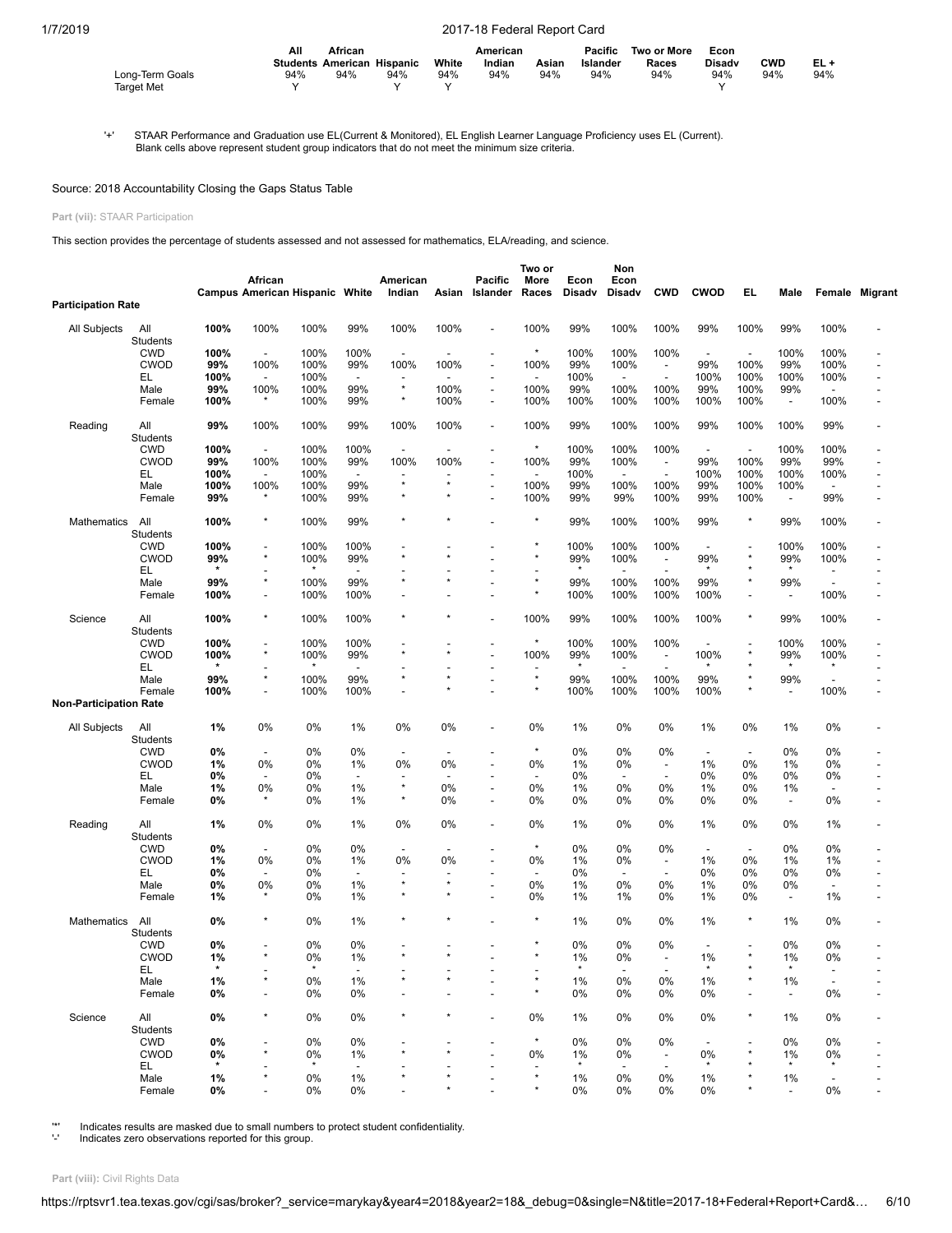Part (viii)(I) This section provides information submitted by school districts to the Office for Civil Rights on measures of school quality, climate, and safety.

|                                      |                 | Total          | African                    |                    |                        | Indian or<br>Alaska  |         | <b>Pacific</b>       | Two or<br>More |         | with                | <b>Students</b><br>with<br><b>Students Disabilities</b><br>(Section |
|--------------------------------------|-----------------|----------------|----------------------------|--------------------|------------------------|----------------------|---------|----------------------|----------------|---------|---------------------|---------------------------------------------------------------------|
| <b>Students Without Disabilities</b> |                 |                | students American Hispanic |                    | White                  | Native               | Asian   | Islander             | Races          | EL.     | <b>Disabilities</b> | 504)                                                                |
| In-School Suspensions                |                 |                |                            |                    |                        |                      |         |                      |                |         |                     |                                                                     |
|                                      | Male            | 72             |                            |                    | 56                     |                      |         |                      | 14             | $\star$ |                     |                                                                     |
|                                      | Female          | 27             |                            | $\star$            | 20                     | $\star$              |         | $\star$              | 5              |         |                     |                                                                     |
|                                      | Total           | 99             |                            |                    | 76                     | $\star$              |         |                      | 19             |         |                     |                                                                     |
| Out-of-School Suspensions            |                 |                |                            |                    |                        |                      |         |                      |                |         |                     |                                                                     |
|                                      | Male            | 24             |                            |                    | 22                     |                      |         |                      | $\star$        |         |                     |                                                                     |
|                                      | Female          | 12             |                            | $\star$<br>$\star$ | 10                     | $\star$<br>$\star$   | $\star$ |                      | $\star$        |         |                     |                                                                     |
|                                      | Total           | 36             |                            |                    | 32                     |                      |         |                      |                |         |                     |                                                                     |
| <b>Expulsions</b>                    |                 |                |                            | ż                  |                        |                      |         |                      |                |         |                     |                                                                     |
| With Educational Services            | Male            | 13             |                            | $\star$            | 11                     | $\star$              |         |                      |                |         |                     |                                                                     |
|                                      | Female          | $\overline{7}$ |                            |                    | 5                      |                      |         |                      |                |         |                     |                                                                     |
|                                      | Total           | 20<br>$\star$  |                            |                    | 16<br>$\star$          |                      |         |                      |                |         |                     |                                                                     |
| Without Educational Services         | Male<br>Female  |                |                            |                    |                        | $\star$              |         |                      |                |         |                     |                                                                     |
|                                      | Total           |                |                            |                    |                        |                      |         |                      |                |         |                     |                                                                     |
| Under Zero Tolerance Policies        | Male            |                |                            |                    |                        | $\star$              |         |                      |                |         |                     |                                                                     |
|                                      | Female          |                |                            |                    |                        | $\star$              |         |                      |                |         |                     |                                                                     |
|                                      | Total           |                |                            |                    |                        |                      |         |                      |                |         |                     |                                                                     |
| School-Related Arrests               |                 |                |                            |                    |                        |                      |         |                      |                |         |                     |                                                                     |
|                                      | Male            |                |                            | $\star$            | $\star$                | $\star$              |         |                      |                |         |                     |                                                                     |
|                                      | Female          |                |                            | $\star$            | $\star$                | $\star$              |         |                      |                |         |                     |                                                                     |
|                                      | Total           |                |                            |                    |                        | $\star$              |         |                      |                |         |                     |                                                                     |
| Referrals to Law Enforcement         |                 |                |                            |                    |                        |                      |         |                      |                |         |                     |                                                                     |
|                                      | Male            |                |                            | $\star$            | $\star$                | $\star$              |         |                      |                |         |                     |                                                                     |
|                                      | Female          |                |                            | $\star$            | $\star$                | $\star$              |         |                      | ÷              |         |                     |                                                                     |
|                                      | Total           |                |                            | ÷                  | $\star$                | $\star$              |         |                      | ÷              |         |                     |                                                                     |
| <b>Students With Disabilities</b>    |                 |                |                            |                    |                        |                      |         |                      |                |         |                     |                                                                     |
| In-School Suspensions                |                 |                |                            |                    |                        |                      |         |                      |                |         |                     |                                                                     |
|                                      | Male            | 27             |                            | ż                  | 20                     |                      |         |                      | 5              |         |                     | 14                                                                  |
|                                      | Female          | $\star$        |                            | $\star$            | $\star$                | $\star$              |         |                      | $\star$        |         |                     | 5                                                                   |
|                                      | Total           | 31             |                            | $\star$            | 22                     |                      |         |                      | $\overline{7}$ |         |                     | 19                                                                  |
| Out-of-School Suspensions            |                 |                |                            |                    |                        |                      |         |                      |                |         |                     |                                                                     |
|                                      | Male            | 16             |                            | $\star$            | 10                     |                      |         |                      | $\star$        |         |                     | 5                                                                   |
|                                      | Female          | 8              |                            | $\star$            | $^\star$               | $\star$              |         |                      | $\star$        |         |                     | $\star$                                                             |
|                                      | Total           | 24             |                            |                    | 14                     | $\star$              |         |                      | 8              |         |                     | $\overline{7}$                                                      |
| Expulsions                           |                 |                |                            |                    |                        |                      |         |                      |                |         |                     |                                                                     |
| With Educational Services            | Male            | 9              |                            |                    | 5                      | $\star$<br>$\star$   |         |                      |                |         |                     |                                                                     |
|                                      | Female          |                | $\star$                    | ÷                  | $\star$                | $\star$              | $\star$ |                      |                |         |                     |                                                                     |
|                                      | Total           | 11<br>$\star$  | $\star$                    |                    | $\mathbf 5$<br>$\star$ | $\star$              |         |                      |                |         |                     |                                                                     |
| <b>Without Educational Services</b>  | Male            |                |                            |                    |                        |                      |         |                      |                |         |                     |                                                                     |
|                                      | Female          |                |                            |                    |                        | $\star$              |         |                      |                |         |                     |                                                                     |
|                                      | Total           |                |                            |                    |                        | $\star$              |         |                      |                |         |                     |                                                                     |
| Under Zero Tolerance Policies        | Male            |                |                            |                    |                        |                      |         |                      |                |         |                     |                                                                     |
|                                      | Female          |                |                            |                    |                        | $\star$              |         |                      | ÷              |         |                     |                                                                     |
| School-Related Arrests               | Total           |                |                            |                    |                        |                      |         |                      |                |         |                     |                                                                     |
|                                      | Male            |                |                            |                    |                        |                      |         |                      |                |         |                     |                                                                     |
|                                      |                 |                |                            | $\star$            | $\star$                | $\star$              |         |                      | $\star$        |         |                     |                                                                     |
|                                      | Female<br>Total |                |                            |                    |                        | $\star$              |         |                      |                |         |                     |                                                                     |
| Referrals to Law Enforcement         |                 |                |                            |                    |                        |                      |         |                      |                |         |                     |                                                                     |
|                                      | Male            |                |                            |                    | $\star$                |                      |         |                      |                |         |                     |                                                                     |
|                                      | Female          |                | $\star$                    | $\star$            | $\star$                | $\star$              |         |                      | $\star$        |         |                     |                                                                     |
|                                      | Total           |                |                            |                    |                        |                      |         |                      |                |         |                     |                                                                     |
| <b>All Students</b>                  |                 |                |                            |                    |                        |                      |         |                      |                |         |                     |                                                                     |
| Chronic Absenteeism                  |                 |                |                            |                    |                        |                      |         |                      |                |         |                     |                                                                     |
|                                      | Male            | 44             |                            |                    | 35                     |                      |         |                      | 5              |         | 8                   |                                                                     |
|                                      | Female          | 39             |                            | $\star$            | 32                     | $\star$              |         |                      | 5              |         | $\star$             | 5                                                                   |
|                                      | Total           | 83             | ٠                          | ÷                  | 67                     | $\ddot{\phantom{0}}$ |         | $\ddot{\phantom{0}}$ | 10             | $\star$ | 10                  | $\overline{7}$                                                      |

| Total                                                                      |  |
|----------------------------------------------------------------------------|--|
| Incidents of Violence                                                      |  |
| Incidents of rape or attempted rape                                        |  |
| Incidents of sexual assault (other than rape)                              |  |
| Incidents of robbery with a weapon                                         |  |
| Incidents of robbery with a firearm or explosive device                    |  |
| Incidents of robbery without a weapon                                      |  |
| Incidents of physical attack or fight with a weapon                        |  |
| Incidents of physical attack or fight with a firearm or explosive device   |  |
| Incidents of physical attack or fight without a weapon                     |  |
| Incidents of threats of physical attack with a weapon                      |  |
| Incidents of threats of physical attack with a firearm or explosive device |  |
| Incidents of threats of physical attack without a weapon                   |  |
| Incidents of possession of a firearm or explosive device                   |  |
| Allegations of Harassment or bullying                                      |  |
| On the basis of sex                                                        |  |
| On the basis of race                                                       |  |
| On the basis of disability                                                 |  |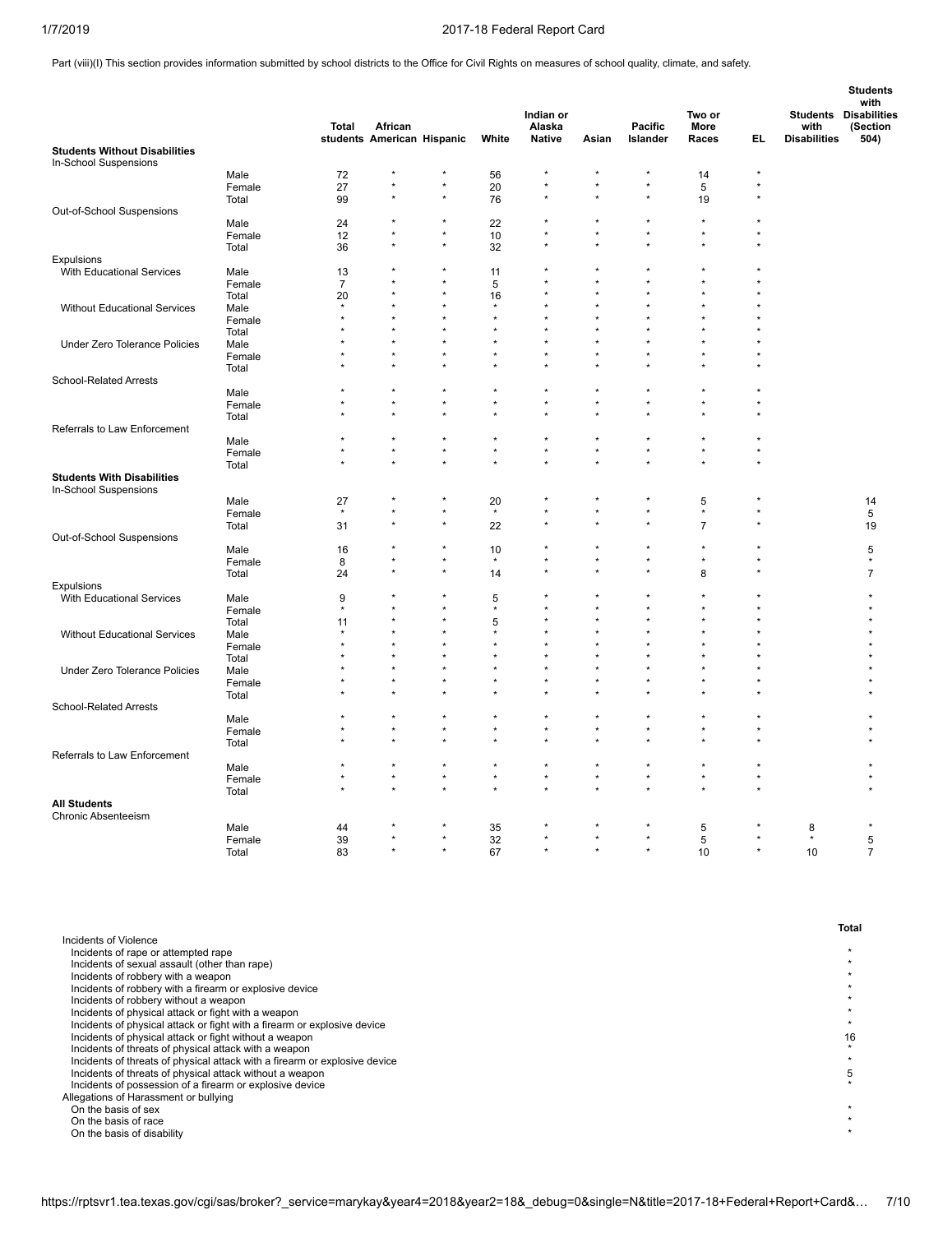Part (viii)(II) This section provides information submitted by school districts to the Office for Civil Rights on the number and percentage of students enrolled in preschool programs and accelerated coursework to earn postsecondary credit while still in high school.

|                                     |        | Total                    | African<br>students American Hispanic |                          | White                    | Indian or<br>Alaska<br><b>Native</b> | Asian                    | Pacific<br>Islander      | <b>Two or More</b><br>Races | EL             | <b>Students</b><br>with<br><b>Disabilities</b> |
|-------------------------------------|--------|--------------------------|---------------------------------------|--------------------------|--------------------------|--------------------------------------|--------------------------|--------------------------|-----------------------------|----------------|------------------------------------------------|
| Preschool Programs                  |        |                          |                                       |                          |                          |                                      |                          |                          |                             |                |                                                |
|                                     | Male   | $\overline{\phantom{0}}$ | $\overline{\phantom{0}}$              | -                        | $\overline{\phantom{0}}$ | $\overline{\phantom{0}}$             | -                        | $\overline{\phantom{0}}$ | -                           | -              |                                                |
|                                     | Female | $\overline{\phantom{a}}$ | $\overline{\phantom{a}}$              | $\overline{\phantom{a}}$ | $\overline{\phantom{a}}$ | $\overline{\phantom{a}}$             | $\overline{\phantom{0}}$ | $\blacksquare$           | $\blacksquare$              | $\blacksquare$ |                                                |
|                                     | Total  | $\overline{\phantom{a}}$ | $\overline{\phantom{0}}$              | -                        | $\overline{\phantom{a}}$ | $\overline{\phantom{0}}$             | -                        | $\overline{\phantom{0}}$ | -                           | -              |                                                |
| <b>Accelerated Coursework</b>       |        |                          |                                       |                          |                          |                                      |                          |                          |                             |                |                                                |
| <b>Advanced Placement Courses</b>   | Male   | 75                       | $\star$                               | $\star$                  | 59                       | $\star$                              | $\star$                  | $\star$                  | 14                          |                |                                                |
|                                     | Female | 103                      | $\star$                               | $\star$                  | 77                       | $\star$                              | $\star$                  | $\star$                  | 20                          |                | $\star$                                        |
|                                     | Total  | 178                      | $\star$                               | $\star$                  | 136                      | $\star$                              | $\star$                  | $\star$                  | 34                          |                |                                                |
| International Baccalaureate Courses | Male   | $\overline{\phantom{a}}$ | $\overline{\phantom{0}}$              | $\overline{\phantom{0}}$ | $\overline{\phantom{a}}$ |                                      | -                        | $\blacksquare$           | -                           | -              |                                                |
|                                     | Female | $\overline{\phantom{a}}$ | $\overline{\phantom{a}}$              | $\overline{\phantom{0}}$ | $\overline{\phantom{a}}$ | $\overline{\phantom{0}}$             | $\overline{\phantom{0}}$ | $\blacksquare$           | $\blacksquare$              | -              |                                                |
|                                     | Total  |                          |                                       |                          |                          |                                      |                          |                          |                             |                |                                                |

'\*' Indicates results are masked due to small numbers to protect student confidentiality.

'\*\*' When only one racial/ethnic group is masked, then the second smallest racial/ethnic group is masked (regardless of size).

Indicates there are no students in the group.

Blank cell indicates the student group is not applicable to this report.

### Part (ix): Teacher Quality Data

This section provides information on the professional qualifications of teachers, including information disaggregated by high- and and low-poverty schools on the number and percentage of (I) inexperienced teacher, principals, and other school leaders; (II) teachers teaching with emergency or provisional credentials; and (III) teachers who are not teaching in the subject or field for which the teacher is certified or licensed.

|                                                                                                        | <b>All School</b>     |                  |  |
|--------------------------------------------------------------------------------------------------------|-----------------------|------------------|--|
| Inexperienced Teachers, Principals, and Other School Leaders                                           | <b>Number</b><br>23.0 | Percent<br>27.9% |  |
| Teachers Teaching with Emergency or Provisional Credentials                                            | 3.0                   | 3.9%             |  |
| Teacher Who Are Not Teaching in the Subject or Field for Which the<br>Teacher is Certified or Licensed | 13.6                  | 17.6%            |  |

'-' Indicates there are no data available in the group. Blank cell Indicates data are not applicable to this report.

#### Source: TEA Division of Research and Analysis

#### Part (x): Per-pupil Expenditure

This section provides information on the per-pupil expenditures of federal, state, and local funds, including actual personnel expenditures and actual non-personnel expenditures, disaggregated by source of funds, for each school district and campus for the preceding fiscal year.

The Public Education Information Management System (PEIMS) encompasses all data requested and received by Texas Education Agency (TEA) about public education, including student demographic and academic performance, personnel, financial, and organizational information. The submission of PEIMS data is required of all local education agencies (LEAs).

The TEA will utilize PEIMS submissions to develop and report the per-pupil expenditures of Federal, State, and local funds, including actual personnel expenditures and actual non-<br>personnel expenditures of Federal, State, reported on 2018-2019 school year report cards.

**Part (xi):** STAAR Alternate 2 Participation

This section provides information on the number and percentage of students with the most-significant cognitive disabilities who take STAAR Alternate 2, by grade and subject.

|                    | <b>State</b><br><b>Number of ALT2</b> | <b>State</b><br>Rate of ALT2 | <b>District</b><br><b>Number of ALT2</b> | <b>District Rate of ALT2</b> | Campus<br><b>Number of ALT2</b> | Campus<br>Rate of ALT2   |
|--------------------|---------------------------------------|------------------------------|------------------------------------------|------------------------------|---------------------------------|--------------------------|
| Grade 3<br>Reading | 6,019                                 | 1%                           | 9                                        | 4%                           | ۰                               | $\overline{\phantom{a}}$ |
| Mathematics        | 6,020                                 | 1%                           | 9                                        | 4%                           | ۰                               | $\overline{\phantom{0}}$ |
| Grade 4<br>Reading | 6,061                                 | 1%                           | 8                                        | 3%                           | ۰                               | ٠                        |
| Mathematics        | 6,056                                 | 1%                           | 8                                        | 3%                           |                                 |                          |
| Grade 5<br>Reading | 6,162                                 | 2%                           | $\star$                                  | $\star$                      | ٠                               | $\overline{\phantom{0}}$ |
| Mathematics        | 6,160                                 | 1%                           | $\star$                                  | $\star$                      | ۰                               |                          |
| Science            | 6,164                                 | 1%                           | $\star$                                  | $\star$                      | ٠                               |                          |
| Grade 6<br>Reading | 5,678                                 | 1%                           | $\star$                                  | $\star$                      | ٠                               | ٠                        |
| Mathematics        | 5,677                                 | 1%                           | $\star$                                  | $\star$                      | ٠                               |                          |
| Grade 7<br>Reading | 5,298                                 | 1%                           | $\star$                                  | $\star$                      | ۰                               |                          |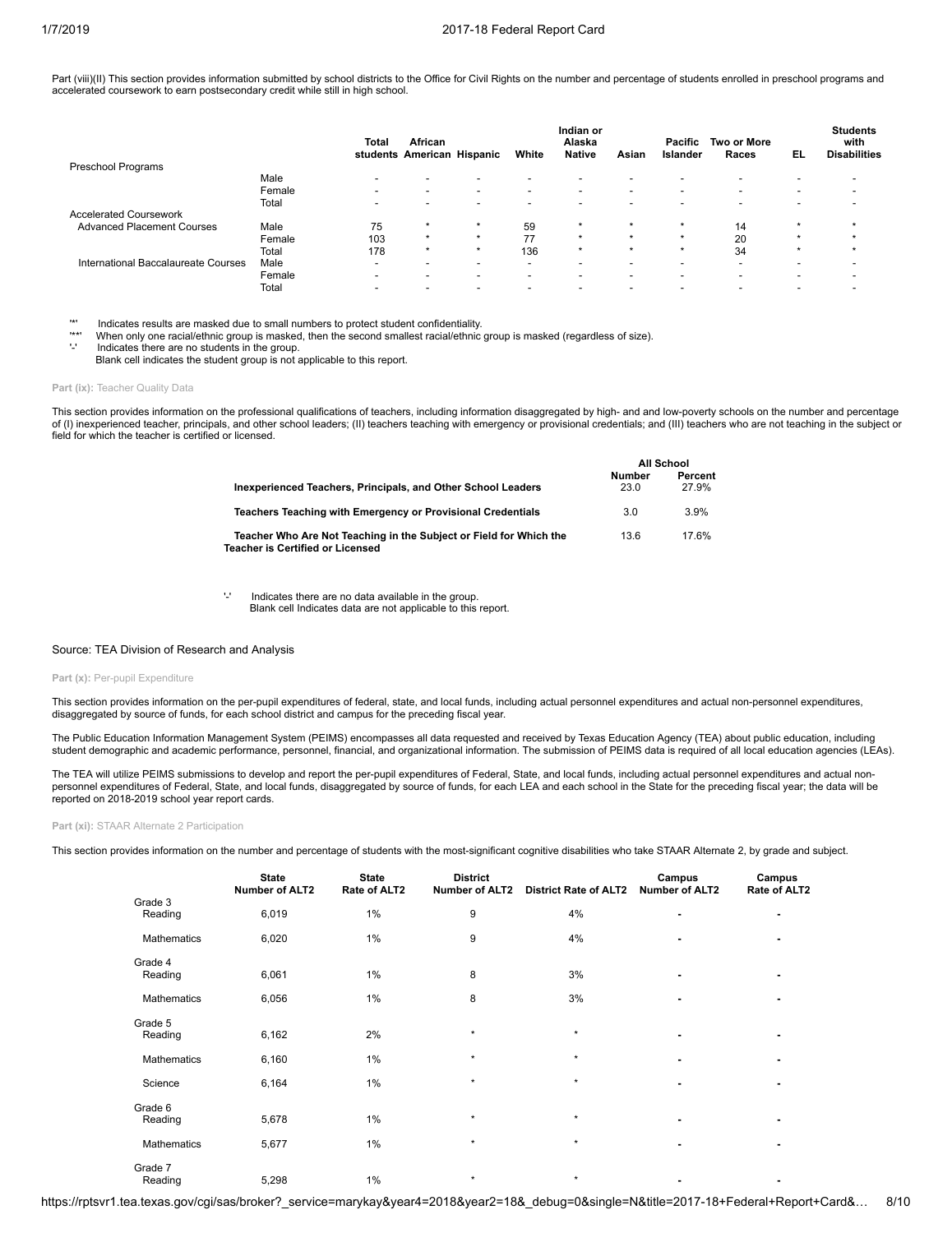|                            | <b>State</b><br><b>Number of ALT2</b> | <b>State</b><br>Rate of ALT2 | <b>District</b><br><b>Number of ALT2</b> | <b>District Rate of ALT2</b> | Campus<br><b>Number of ALT2</b> | Campus<br>Rate of ALT2 |
|----------------------------|---------------------------------------|------------------------------|------------------------------------------|------------------------------|---------------------------------|------------------------|
| Mathematics                | 5,294                                 | 1%                           | $\star$                                  | $\star$                      | ٠                               | ٠                      |
| Grade 8<br>Reading         | 5,088                                 | 1%                           | $\star$                                  | $\star$                      | ٠                               |                        |
| Mathematics                | 5,087                                 | 2%                           | $\star$                                  | $\star$                      | ٠                               |                        |
| Science                    | 5,087                                 | 1%                           | $\star$                                  | $\star$                      |                                 |                        |
| End of Course<br>English I | 4,868                                 | 1%                           | $\star$                                  | $\star$                      | $\star$                         | $\star$                |
| English II                 | 4,556                                 | 1%                           | $\star$                                  | $\star$                      | $\star$                         | $\star$                |
| Algebra I                  | 4,884                                 | 1%                           | $\star$                                  | $\star$                      | $\star$                         | $\star$                |
| Biology                    | 4,861                                 | 1%                           | $\star$                                  | $\star$                      | $\star$                         | $\star$                |
| All Grades<br>All Subjects | 99,020                                | 1%                           | 73                                       | 1%                           | 14                              | 1%                     |
| Reading                    | 43,730                                | 1%                           | 34                                       | 1%                           | 6                               | 1%                     |
| Mathematics                | 39,178                                | 1%                           | 32                                       | 2%                           | $\star$                         | $\star$                |
| Science                    | 16,112                                | 1%                           | $\overline{7}$                           | 1%                           | $\star$                         | $\star$                |

'\*' Indicates results are masked due to small numbers to protect student confidentiality. '-' Indicates zero observations reported for this group.

Part (xii): Statewide National Assessment of Educational Progress (NAEP)

This section provides results on the state academic assessments in reading and mathematics in grades 4 and 8 of the National Assessment of Educational Progress, compared to the national average of such results.

# **State Level: 2017 Participation Rates for Students with Disabilities and Limited English Proficient Students**

|         |                    |                                   |         | % Below Basic |         | % At or Above Basic |                | % At or Above Proficient % At or Above Advanced |                |                |
|---------|--------------------|-----------------------------------|---------|---------------|---------|---------------------|----------------|-------------------------------------------------|----------------|----------------|
| Grade   | <b>Subject</b>     | <b>Student Group</b>              | ТX      | US            | ТX      | US                  | ТX             | US                                              | ΤХ             | US             |
| Grade 4 | Reading            | Overall                           | 40      | 32            | 32      | 31                  | 23             | 27                                              | 5              | 9              |
|         |                    | <b>Black</b>                      | 44      | 49            | 34      | 31                  | 19             | 17                                              | 3              | 3              |
|         |                    | Hispanic                          | 49      | 46            | 31      | 32                  | 16             | 19                                              | 3              | 4              |
|         |                    | White                             | 21      | 22            | 34      | 32                  | 35             | 34                                              | 10             | 13             |
|         |                    | American Indian                   | $\star$ | 52            | $\star$ | 28                  | $\star$        | 17                                              | $\star$        | 3              |
|         |                    | Asian                             | 16      | 16            | 23      | 25                  | 42             | 37                                              | 19             | 22             |
|         |                    | Pacific Islander                  | $\star$ | 42            | $\star$ | 31                  | $\star$        | 23                                              | $^\star$       | 4              |
|         |                    | Two or More Races                 | 33      | 27            | 29      | 31                  | 29             | 30                                              | 8              | 11             |
|         |                    | Econ Disadv                       | 50      | 46            | 32      | 32                  | 16             | 18                                              | $\overline{2}$ | 3              |
|         |                    | <b>Students with Disabilities</b> | 70      | 68            | 20      | 20                  | 9              | 10                                              | $\mathbf{1}$   | $\overline{2}$ |
|         |                    | English Language Learners         | 63      | 68            | 25      | 23                  | 11             | 8                                               | $\mathbf{1}$   | $\mathbf{1}$   |
|         |                    |                                   |         |               |         |                     |                |                                                 |                |                |
|         | <b>Mathematics</b> | Overall                           | 18      | 20            | 40      | 39                  | 33             | 32                                              | 8              | 8              |
|         |                    | <b>Black</b>                      | 30      | 37            | 46      | 44                  | 22             | 17                                              | 3              | $\overline{2}$ |
|         |                    | Hispanic                          | 21      | 29            | 45      | 44                  | 29             | 23                                              | 5              | 3              |
|         |                    | White                             | 9       | 12            | 32      | 37                  | 46             | 40                                              | 13             | 11             |
|         |                    | American Indian                   | $\star$ | 31            | $\star$ | 44                  | $\star$        | 21                                              | $^\star$       | 3              |
|         |                    | Asian                             | 8       | 8             | 18      | 25                  | 40             | 42                                              | 34             | 25             |
|         |                    | Pacific Islander                  | $\star$ | 29            | $\star$ | 42                  | $\star$        | 25                                              | $\star$        | 4              |
|         |                    | Two or More Races                 | 13      | 15            | 30      | 39                  | 41             | 35                                              | 17             | 11             |
|         |                    | Econ Disadv                       | 23      | 31            | 46      | 44                  | 25             | 22                                              | 4              | 3              |
|         |                    | <b>Students with Disabilities</b> | 43      | 51            | 38      | 32                  | 16             | 14                                              | $\overline{2}$ | 3              |
|         |                    | English Language Learners         | 29      | 47            | 44      | 39                  | 23             | 13                                              | 4              | 2              |
|         |                    |                                   |         |               |         |                     |                |                                                 |                |                |
| Grade 8 | Reading            | Overall                           | 29      | 24            | 44      | 40                  | 26             | 32                                              | 2              | 4              |
|         |                    | <b>Black</b>                      | 42      | 40            | 43      | 42                  | 14             | 17                                              | n/a            | $\mathbf 1$    |
|         |                    | Hispanic                          | 34      | 33            | 45      | 44                  | 20             | 22                                              | $\mathbf{1}$   |                |
|         |                    | White                             | 17      | 16            | 43      | 39                  | 37             | 39                                              | 3              | 6              |
|         |                    | American Indian                   | $\star$ | 37            | $\star$ | 41                  | $\star$        | 20                                              | $\star$        | 1              |
|         |                    | Asian                             | 8       | 13            | 29      | 30                  | 53             | 45                                              | 10             | 12             |
|         |                    | Pacific Islander                  | $\star$ | 35            | $\star$ | 42                  | $\star$        | 22                                              | $\star$        | $\overline{2}$ |
|         |                    | Two or More Races                 | 23      | 18            | 42      | 40                  | 31             | 36                                              | 5              | 6              |
|         |                    | Econ Disadv                       | 38      | 35            | 45      | 43                  | 16             | 20                                              | $\mathbf{1}$   |                |
|         |                    | <b>Students with Disabilities</b> | 65      | 61            | 29      | 29                  | 6              | 9                                               | n/a            | 1              |
|         |                    | English Language Learners         | 62      | 68            | 33      | 27                  | 5              | 5                                               | n/a            | n/a            |
|         | Mathematics        | Overall                           | 30      | 30            | 37      | 36                  | 24             | 24                                              | 9              | 10             |
|         |                    | <b>Black</b>                      | 44      | 53            | 41      | 34                  | 13             | 11                                              | $\mathbf{1}$   | 2              |
|         |                    | Hispanic                          | 38      | 43            | 39      | 37                  | 19             | 16                                              | 4              | 4              |
|         |                    | White                             | 16      | 20            | 33      | 37                  | 35             | 31                                              | 16             | 13             |
|         |                    | American Indian                   | $\star$ | 44            | $\star$ | 38                  | $\star$        | 14                                              | $^\star$       | 4              |
|         |                    | Asian                             | 3       | 12            | 19      | 24                  | 37             | 32                                              | 40             | 32             |
|         |                    | Pacific Islander                  | $\star$ | 36            | $\star$ | 39                  | $\star$        | 18                                              | $\star$        | 6              |
|         |                    | Two or More Races                 | 24      | 27            | 43      | 36                  | 24             | 25                                              | 8              | 13             |
|         |                    | Econ Disadv                       | 40      | 45            | 40      | 37                  | 17             | 15                                              | 3              | 3              |
|         |                    | <b>Students with Disabilities</b> | 67      | 69            | 23      | 22                  | 8              | $\overline{7}$                                  | $\overline{2}$ | $\overline{2}$ |
|         |                    |                                   |         | 71            | 32      | 23                  | $\overline{7}$ | 5                                               | $\mathbf{1}$   | 1              |
|         |                    | English Language Learners         | 61      |               |         |                     |                |                                                 |                |                |